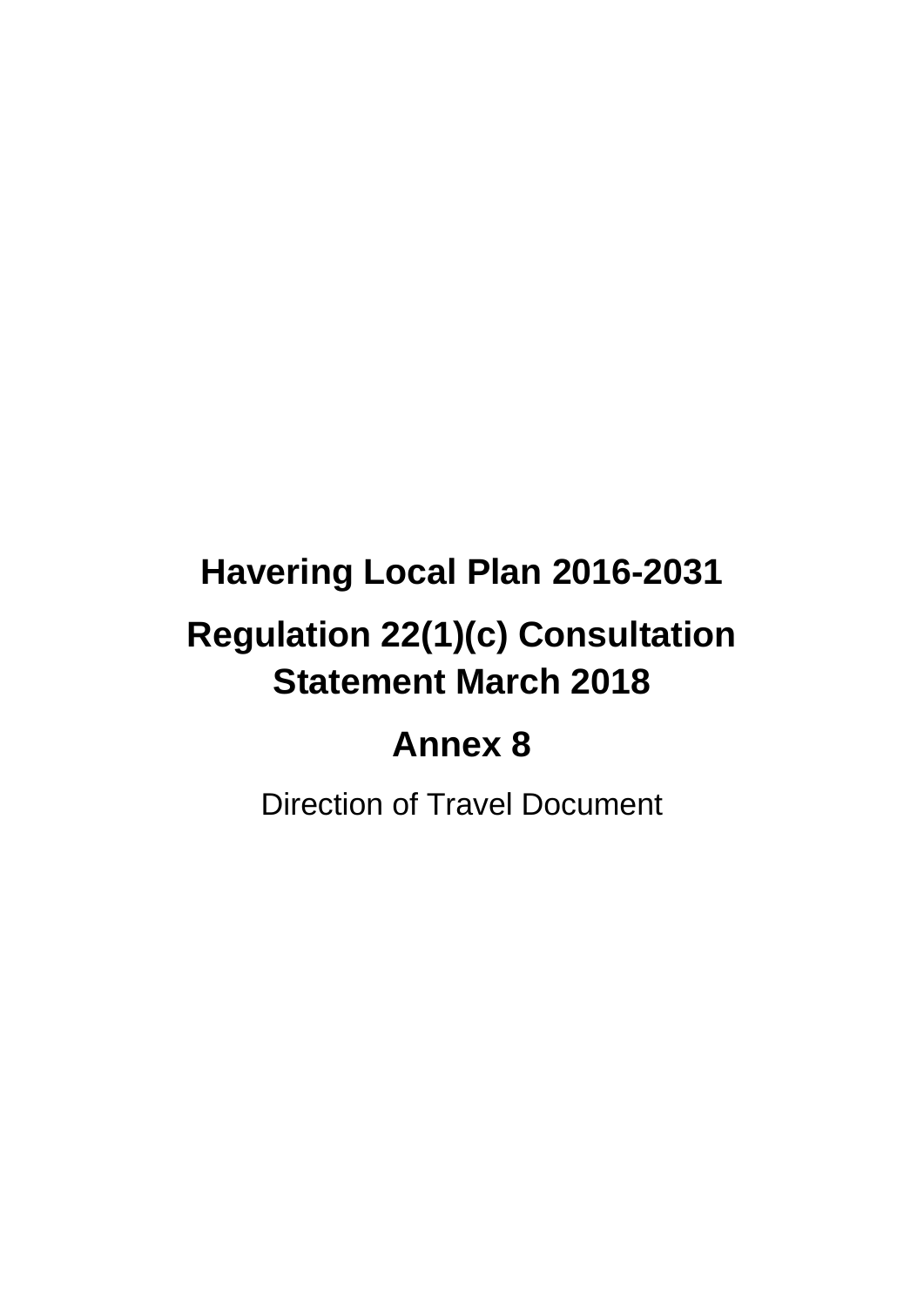Local Plan - Direction of Travel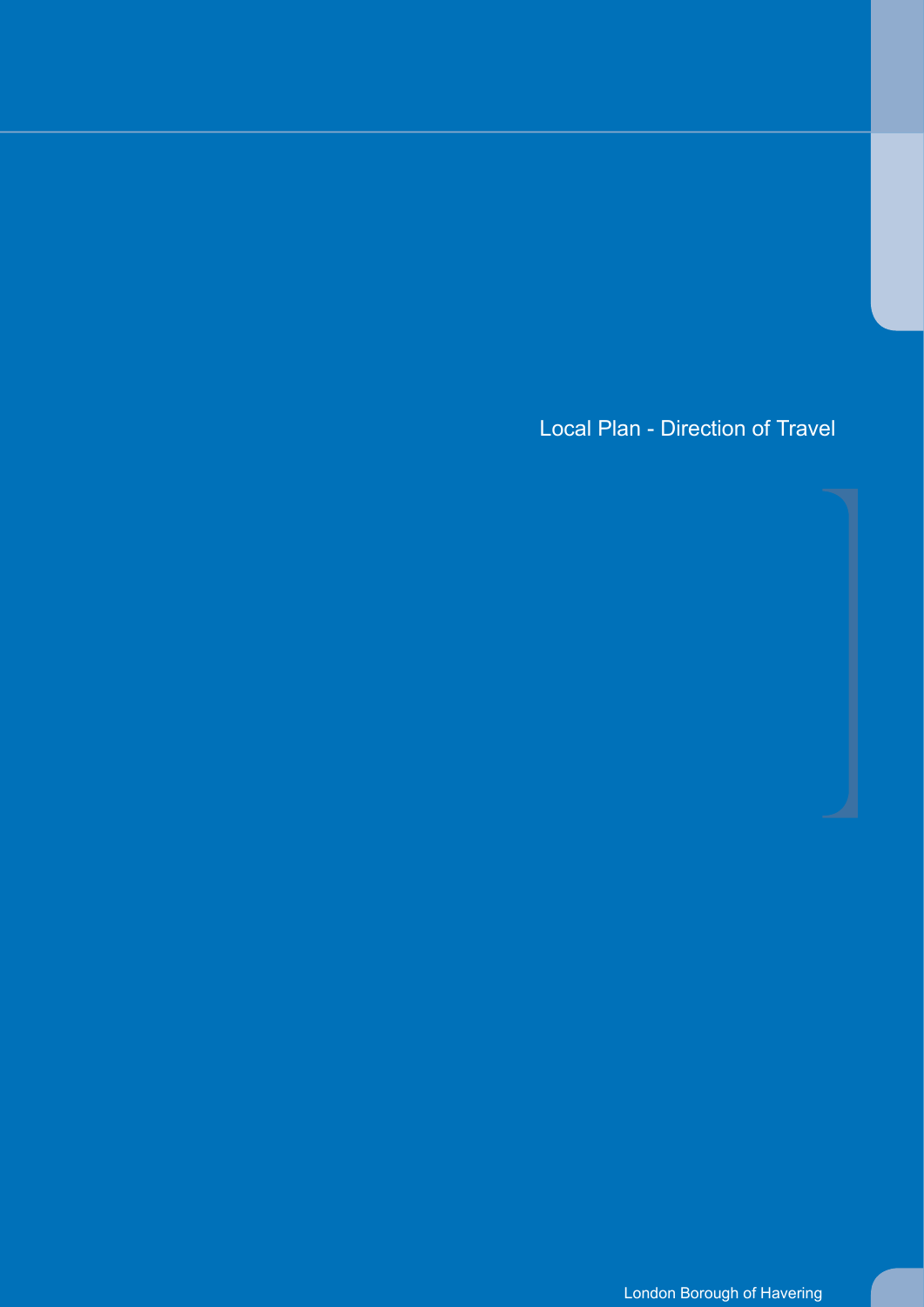| 1. | <b>Background and Context</b>                   | 3              |
|----|-------------------------------------------------|----------------|
|    | 1.1 The Havering Local Plan                     | 3              |
|    | 1.2 The Local Plan Process                      | $\overline{4}$ |
|    | 1.3 The Purpose of this Document                | 5              |
|    | 1.4 The Status of this Document                 | 6              |
|    | 1.5 Acheiving Havering's Corporate Vision       | $\overline{7}$ |
|    | <b>1.6 Planning Policy Context</b>              | 8              |
| 2. | Progress on the Plan to date                    | 9              |
|    | <b>2.1 Initial Consultation</b>                 | 9              |
|    | 2.2 Evidence Base                               | 10             |
|    | 2.3 Duty to Co-operate                          | 12             |
|    |                                                 |                |
| 3. | <b>Local Plan Content</b>                       | 13             |
|    | 3.1 Spatial Portrait - Where we are now         | 13             |
|    | 3.2 The Emerging Local Plan Vision for Havering | 16             |
|    | 3.3 The Emerging Strategic Objectives           | 18             |
|    | <b>3.4 Emerging Spatial Strategy</b>            | 19             |
|    | <b>3.5 Local Plan Policies</b>                  | 21             |
| 4. | <b>Next Steps and Timetable for Delivery</b>    | 22             |
|    | 4.1 Taking the Local Plan forward               | 22             |
|    | 4.2 How you can get involved in the Local Plan  | 23             |
|    |                                                 |                |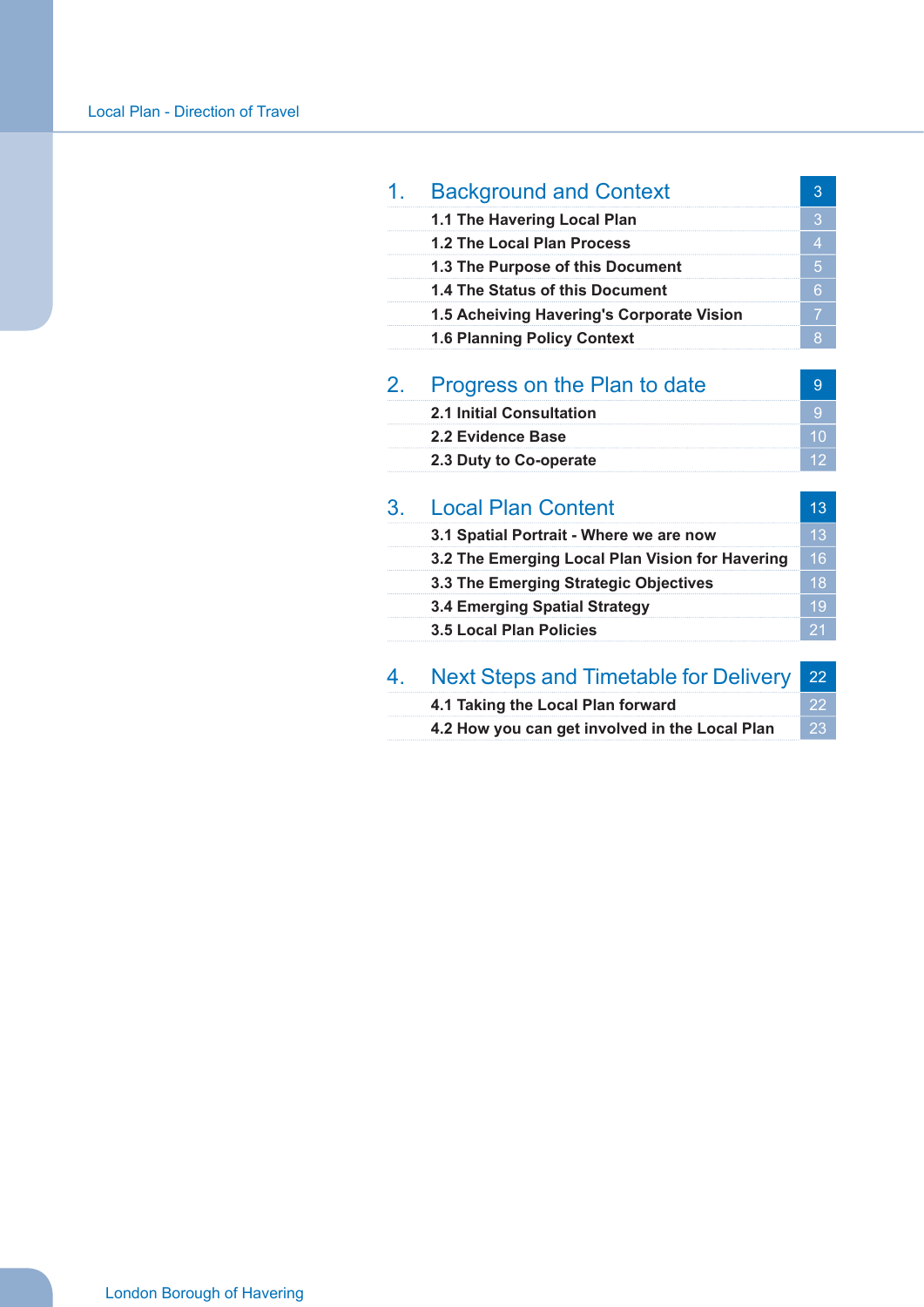## **1 Background and Context**

## **1.1 The Havering Local Plan**

- **1.1.1** The London Borough of Havering is in the process of preparing a new Local Plan which will replace existing planning policies set out in the Local Development Framework (LDF).
- **1.1.2** The Local Plan will guide future development and land use within Havering over the next 15 years up to 2032. Havering's population is expected to grow from 249,085 to 290,739 over this period**(1)** The Plan will set out the Council's vision, strategy and policies to manage this growth and development and ensure the delivery of successful, sustainable places. The Plan will indicate the broad locations in Havering for future housing, employment, retail, leisure, transport, community services and other types of development.
- **1.1.3** The policies in the Local Plan will help ensure that the needs of the borough over the next 15 years are sustainably met and that growth is planned in a positive and pro-active manner which is well suited to the particular characteristics of Havering.
- **1.1.4** The Local Plan together with the London Plan will comprise the Development Plan for the borough and will be the primary basis against which planning applications are assessed and advice is provided to prospective developers.
- **1.1.5** The intention is to prepare a new style Local Plan which is purposely concise and is set out in user friendly format. The Local Plan will not repeat policy or guidance that is set out elsewhere including within the London Plan and the National Planning Policy Framework. It will therefore be essential that the Local Plan is read alongside these policy documents.

#### **Related Planning Policy Documents**

- **1.1.6** A Proposals Map which sets out land use designations and shows where the Plan's policies apply to specific locations will be prepared alongside the Local Plan.
- **1.1.7** In due course, the Local Plan will be supported by a separate Detailed Sites Local Plan which will identify individual sites for specific uses that are intended to assist in delivering the priorities, objectives and strategy set out in the Local Plan.
- **1.1.8** Havering currently has a number of Supplementary Planning Documents (SPDs) which provide additional guidance on the planning policies within the LDF. During preparation of the Local Plan, the Council will assess which SPDs need to be taken forward and reviewed.
- **1.1.9** The Council is also progressing its Community Infrastructure Levy alongside the Local Plan to assist with the delivery of essential infrastructure. The Preliminary Draft Charging Schedule was published for consultation in early 2015 and is available on the <u>Council's website</u>. Further Consultation on the Draft Charging Schedule is due to take place in winter 2016/17.
- **1.1.10** In 2012 the four East London Waste Authority boroughs of Barking and Dagenham, Havering, Newham and Redbridge formally adopted the Joint Waste Development Plan Document. The Plan enables the adequate provision of waste management facilities (including disposal) in appropriate locations for municipal, commercial and industrial, construction and demolition and Hazardous waste. The Joint Waste Plan will remain in place and will not be superseded by the emerging Local Plan.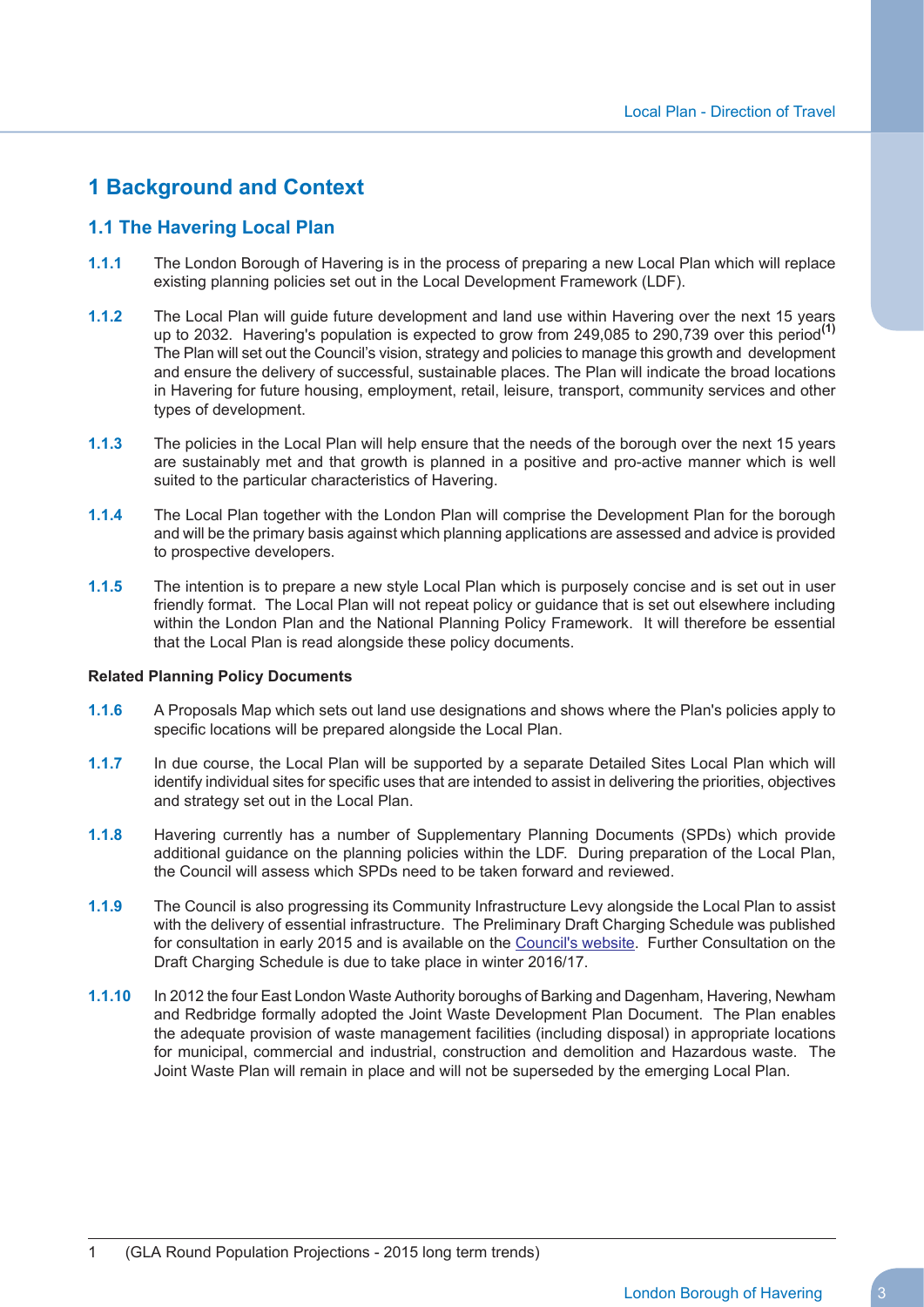#### **1.2 The Local Plan Process**

 **1.2.1** Local authorities have to prepare Local Plans in accordance with Planning Regulations. The key stages in preparing a Local Plan are set out below.

#### **Table 1.1 Local Plan Process**

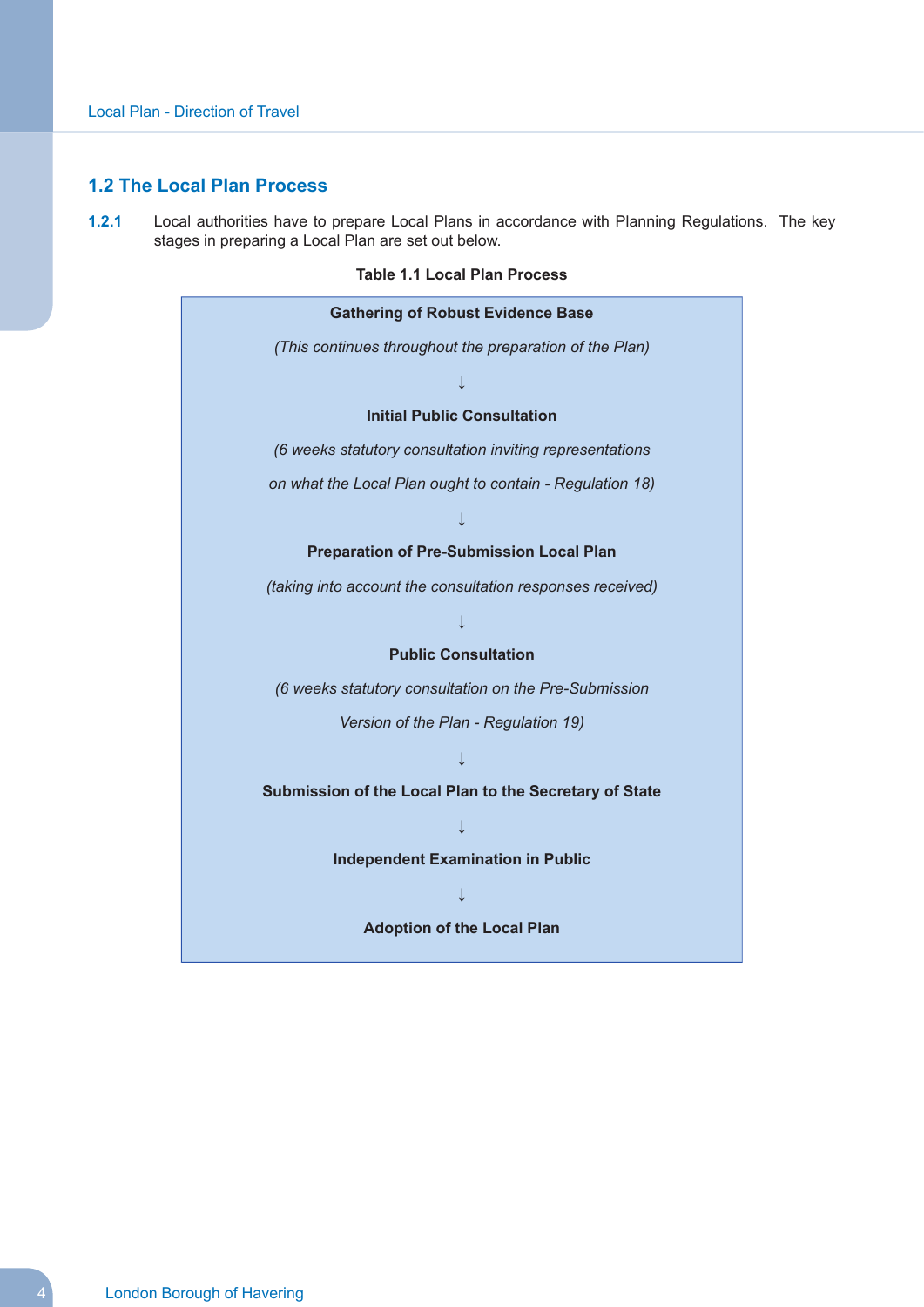## **1.3 The Purpose of this Document**

- **1.3.1** In line with the Council's commitment to engaging with stakeholders on the preparation of the local plan, the purpose of this document is to:
	- Provide an update on:
		- The progress of the Local Plan and set out the timeframe for its delivery;
		- $\bullet$ The evidence base that has been prepared and that which is currently underway;
		- Previous public consultation; and
		- $\blacksquare$ How the Duty to Co-operate is being fulfilled.
	- Set out in further detail:
		- The spatial portrait where we are now;
		- $\overline{\phantom{a}}$ An emerging vision for the development of Havering - where we want to be;
		- The emerging objectives for the Local Plan;
		- The emerging spatial strategy for the Borough over the next 15 years; and
		- $\bullet$ The emerging approach to individual policy areas.
	- $\bullet$  Provide the opportunity for stakeholders to comment on the local plan work to date and how the Council is taking it forward.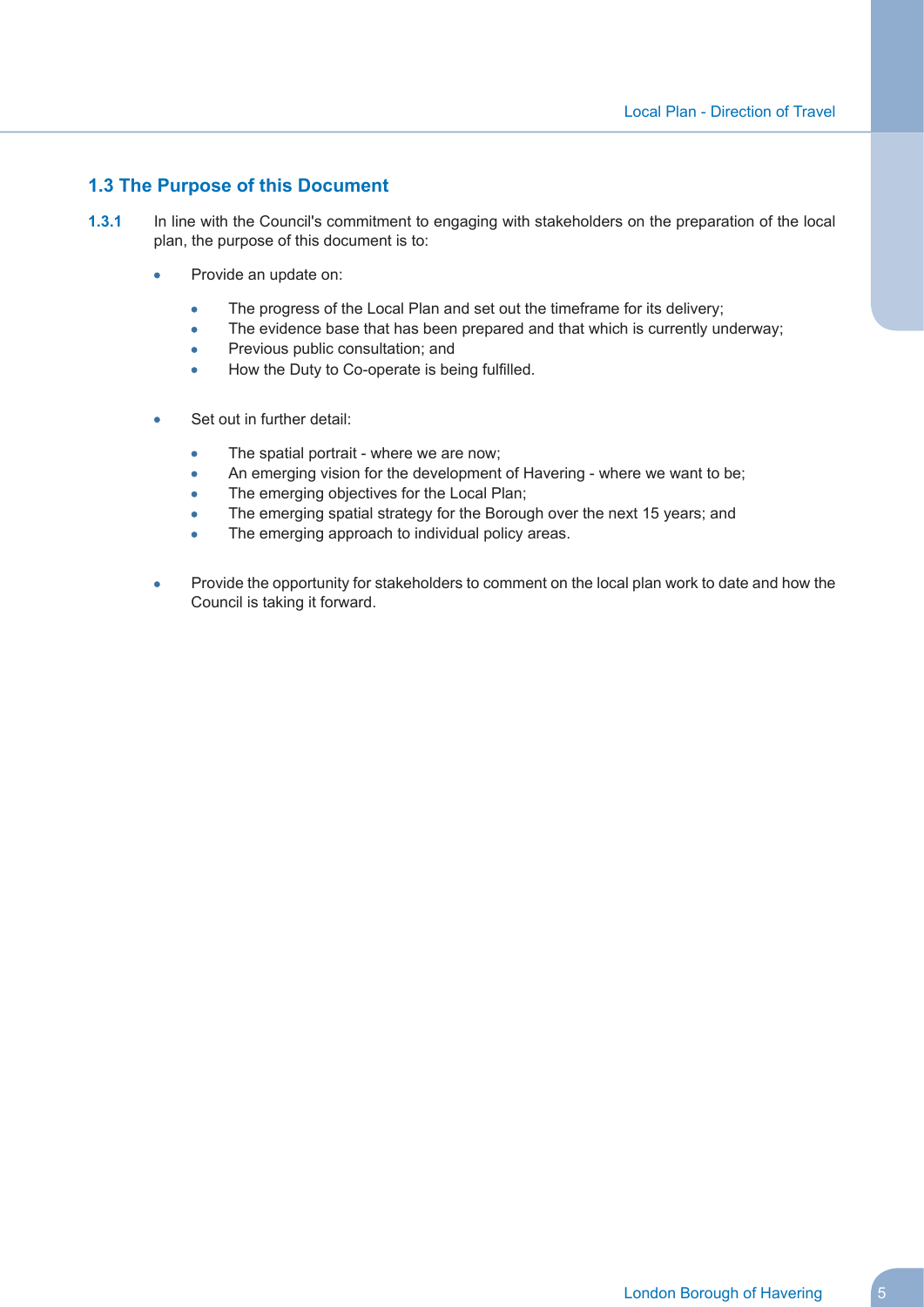#### **1.4 The Status of this Document**

- **1.4.1** This Direction of Travel document has been prepared as a way of engaging with and keeping stakeholders up to date on the Havering Local Plan and providing further detail on the emerging strategy and policy approach that will be reflected in the Pre-Submission Local Plan in due course. The preparation of the Direction of Travel is not a statutory requirement and has been prepared to inform stakeholders and assist in the process of preparing a new Plan. It is anticipated that this document will be of interest to all Local Plan stakeholders.
- **1.4.2** Statutory consultation on the Local Plan under regulation 18 of the Town and Country Planning (Local Planning) (England) Regulations was undertaken in early 2015 and there will be further statutory consultation under Regulation 19 in early 2017. The Direction of Travel is not a formal part of the Local Plan process and is not subject to statutory consultation. However, it is important that the Local Plan reflects issues that are important to our stakeholders and we welcome comments during the preparation of the Plan. Please refer to section 4 of this document to find out how you can engage in the Local Plan preparation.
- **1.4.3** Please note that the Direction of Travel Document has been informally endorsed by the Council's Cabinet Members however it has not been subject to formal agreement. It will inform the preparation of the Pre-Submission Plan but does not commit the Council to any policy approach at this stage.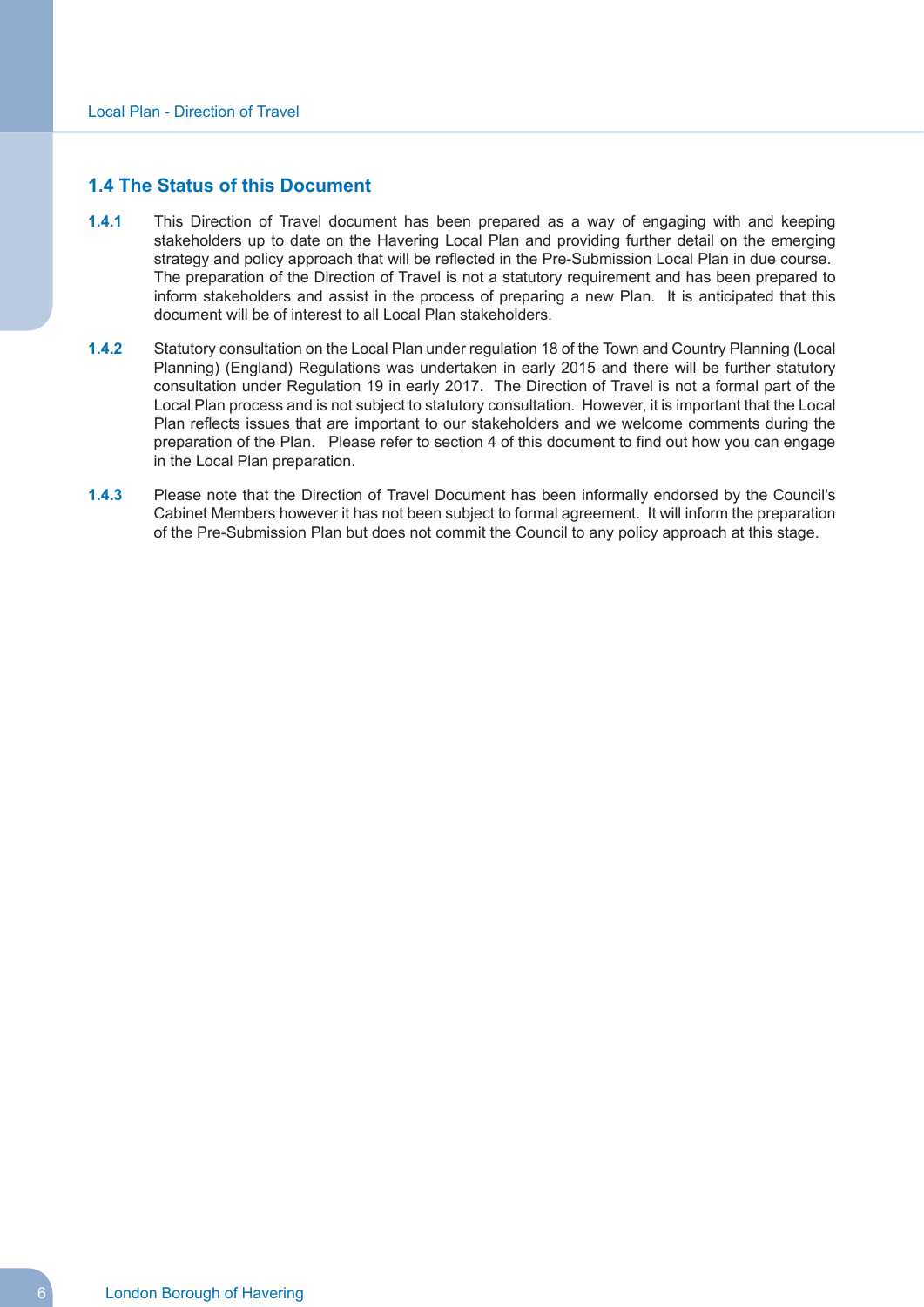## **1.5 Acheiving Havering's Corporate Vision**

- **1.5.1** The Local Plan has an important role in contributing to the delivery of the Council's emerging new dynamic vision of **'People making Havering'** which sets the scene for the changes Havering is experiencing and how we will meet those challenges. The emerging new vision is focused around **(2) Communities, Places, Opportunities** and **Connections**.
- **1.5.2** We will create places where people want to live, work and value as well as ensuring that our infrastructure supports vibrant communities. All residents will have opportunities to thrive and will benefit from improved transport and digital connections.
- **1.5.3** Our previous vision of clean, safe, proud has now been accepted as a basic requirement. We want Havering to be clean and to look after our environment for future generations. We want you to be safe whether you're a pensioner walking through a town after dark, or a young child growing up without the security of a loving home. We want you to be proud to live in Havering, where we respect each other, value our traditions and work together to improve our quality of life.
- **1.5.4** We will support our community by spending your money on the things that matter most to you like clean, safe streets and protecting people in need. We will support local firms to grow and create jobs; we will re-energise our towns, to improve the quality of life in Havering and we will help local people to bring about the changes they want to see in their neighbourhoods.
- **1.5.5** We will use our influence to bring more jobs, homes, schools and transport to Havering. We will use our planning powers to balance the growth of business centres, with the protection of 'green Havering' and its quieter communities and we will encourage local people to do the right things: keep Havering tidy, be good neighbours and lead healthier lives.
- **1.5.6** And we will lead by example by running a low-cost Council that respects you, by using your money wisely. We will work with others to reduce costs; we will help people do business with us at any time of the day or night; we will hold ourselves to the high standards you expect from us and we will spend each penny as if it were our own.
- **1.5.7** The Council's vision links to the Corporate Plan which is available on the [Council's](https://www.havering.gov.uk/Pages/Category/Vision.aspx) website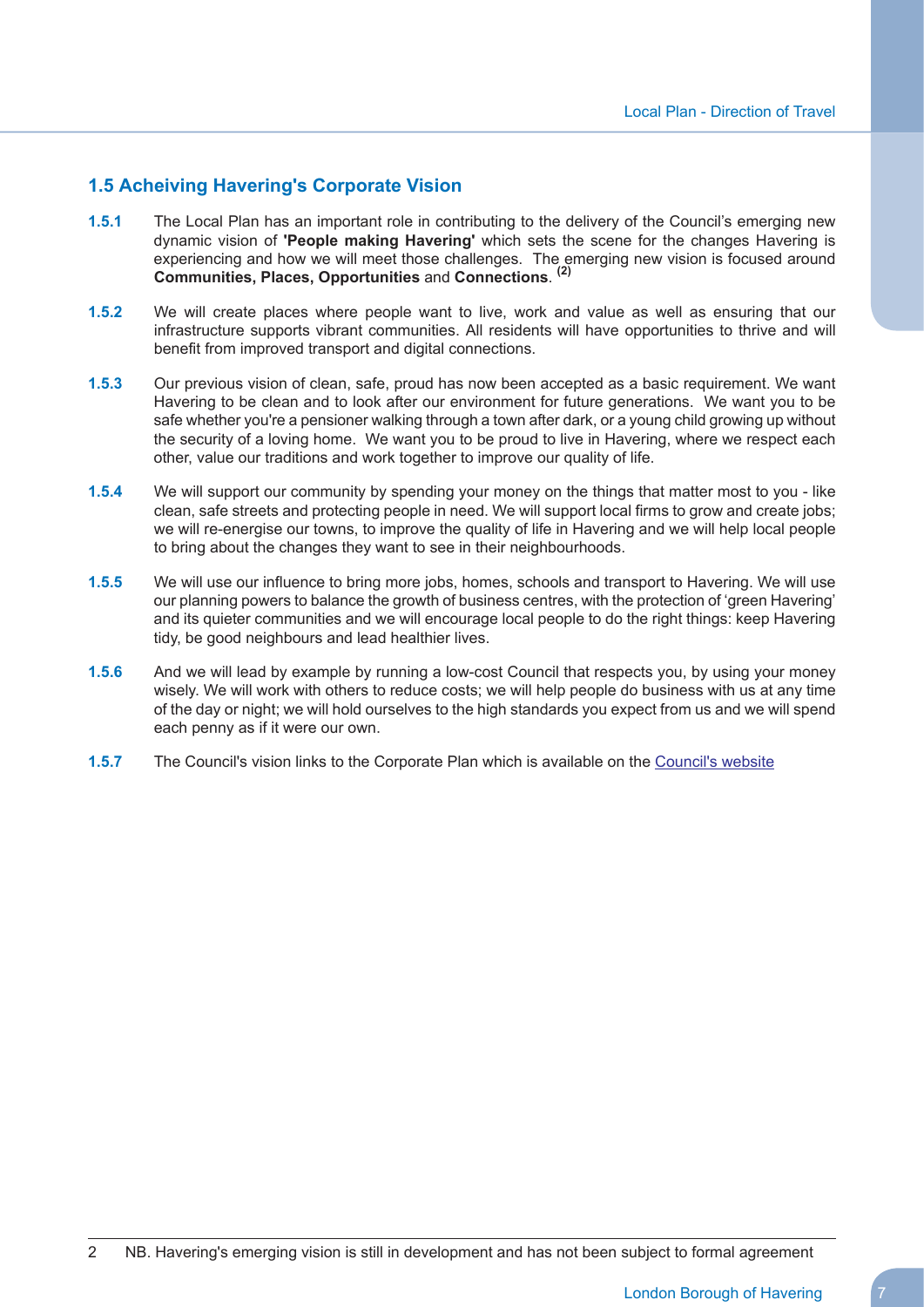## **1.6 Planning Policy Context**

#### **The National Planning Policy Framework 2012**

- **1.6.1** The National Planning Policy Framework sets out the Government's Planning policies for England and how these are expected to be applied. The Havering Local Plan is required to be consistent with the framework.
- **1.6.2** The core principle of the NPPF is a 'presumption in favour of sustainable development', which should be seen as a 'golden thread' running through both plan-making and decision-taking. There are three dimensions to sustainable development: economic, social and environmental and it is the role of the planning system to balance these dimensions.
- **1.6.3** The NPPF sets out detailed guidance in relation to key planning principles including building a strong economy; ensuring the vitality of town centres; promoting sustainable transport; delivering a wide choice of affordable homes; good design; promoting healthy communities; protecting open space and the built environment; conserving the historic environment; and meeting the challenge of climate change.

#### **London Plan 2015 (Consolidated with Alterations Since 2011)**

- **1.6.4** The London Plan is the Spatial Development Strategy produced by the Mayor of London setting out the integrated social, economic and environmental framework for the future development and growth of the city.
- **1.6.5** The Havering Local Plan is required to be in general conformity with the London Plan. The London Plan is also part of the statutory development plan for the borough and has to be taken in account in the determination of planning applications.
- **1.6.6** The London Plan contains detailed policies which must be considered alongside the Local Plan policies.
- **1.6.7** Specifically in relation to Havering the London Plan:
	- Sets an annual average housing target of at least 1,170 new homes per annum over the Plan period.
	- Identifies London Riverside (including Rainham and Beam Park) as an Opportunity Area (an opportunity area has significant potential for new residential and economic development)
	- Identifies Romford as a Metropolitan Centre and Hornchurch, Upminster, Collier Row, Harold Hill, Rainham and Elm Park as District Centres
	- Identifies Rainham Employment Area, Harold Hill Industrial Estate and King George Close Estate in Romford as Strategic Industrial Locations (protected for industrial use)
	- Sets an annual indicative benchmark of 185 specialist housing units for older people between 2015 - 2025
	- Identifies Havering as one of four minerals boroughs.
- **1.6.8** The London Plan recognises the unique characteristics of outer London and in appropriate cases it is possible for locally specific policy provisions to be made through Local Plans, for example the London Plan enables outer London boroughs to consider more generous parking standards in areas with low public transport accessibility levels.
- **1.6.9** Following the election of a new London Mayor in 2016, a review of the London Plan is underway. At this stage it is anticipated that a new London Plan will be adopted in 2018. The Council will work closely with the Mayor of London to ensure that Havering's priorities and aspirations are reflected in a new Plan.
- **1.6.10** There are a number of other Mayoral documents that have been prepared and will be taken account of in the preparation of the Local Plan including the London Riverside Opportunity Area Planning Framework and the Mayor's Transport Strategy.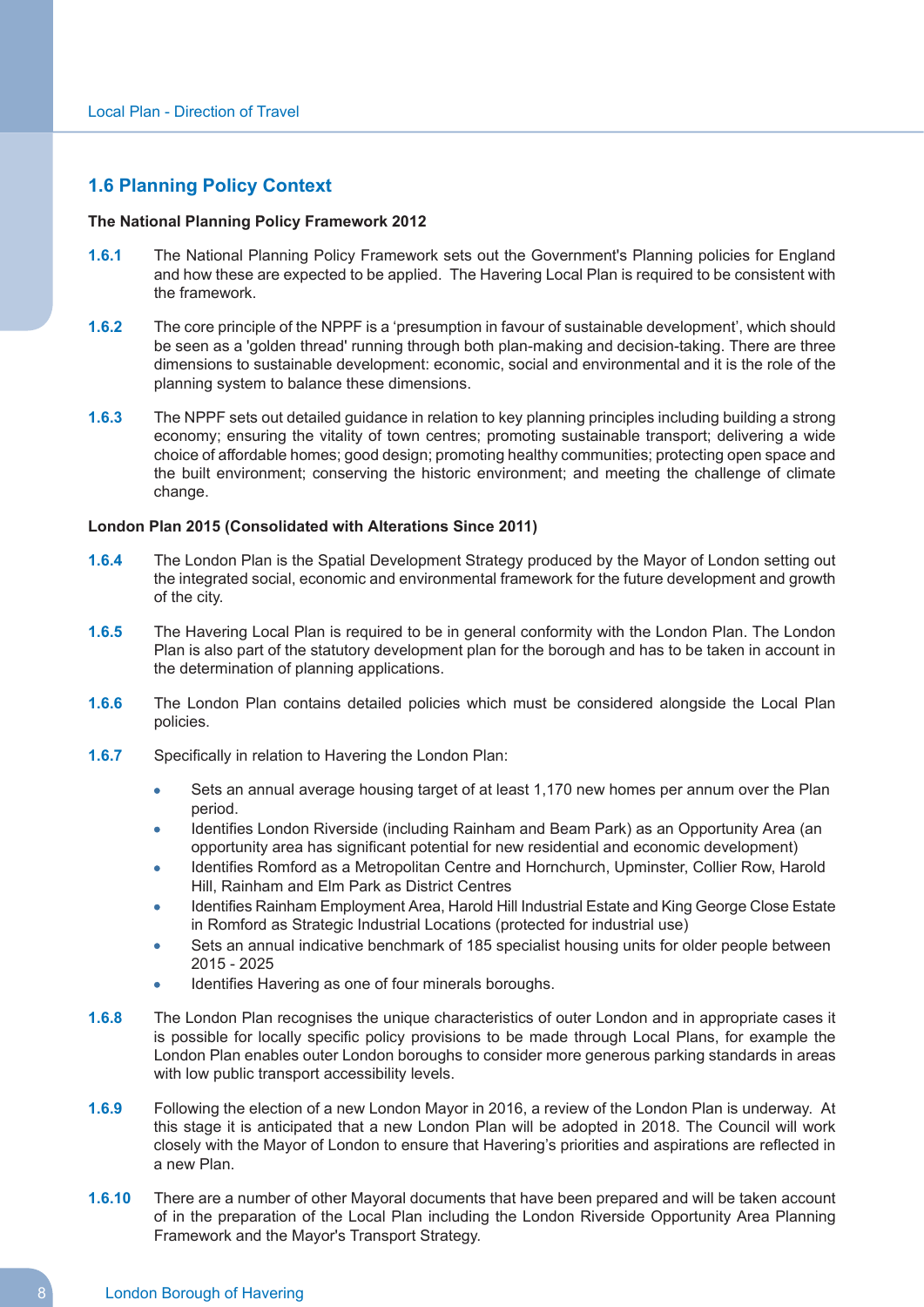## **2 Progress on the Plan to date**

## **2.1 Initial Consultation**

- **2.1.1** The Council undertook consultation on the priorities for the Local Plan (Regulation 18 consultation) between February and March 2015. A total of 69 responses to the consultation were received. A further 4 responses were received after the consultation closed. The consultation responses are available to view on the [Council's](https://www.havering.gov.uk/Pages/Services/Current-consultations.aspx?l1=200252&l2=200128) website.
- **2.1.2** The consultation responses are currently being considered and where appropriate are being taken into account in the emerging Local Plan. A full consultation statement setting out how each comment has been considered will be prepared and published alongside the Pre-Submission Version of the Local Plan in due course.
- **2.1.3** The Council has also received 73 representations (to date) from landowners and their agents asking the Council to consider removing sites from the green belt. A number of these representations were submitted during the formal consultation period and are available to view at the link above. However, the majority of these sites have been submitted to the Council during the Local Plan process but outside of the formal consultation period. Sites submitted outside of the formal consultation period have been accepted as it is important that the community has the opportunity to continually engage with the Council in the progression of the Local Plan. All of the green belt submissions will be considered during the preparation of the Local Plan. Details of all 73 sites can be viewed on the [Council's](https://www.havering.gov.uk/Pages/Services/Green-Belt-Sites.aspx?l1=200252&l2=200128) website.
- **2.1.4** A number of residents have since raised concerns about the green belt sites that have been submitted to the council and have expressed their support for continued protection of the green belt. These comments will also be taken into consideration in the preparation of the Plan.
- **2.1.5** The initial Local Plan consultation document identified a number of strategic priorities for the Local Plan to address. Those who responded to the consultation generally supported the priorities.
- **2.1.6** These priorities (set out below) have been reflected in the emerging vision and objectives for the Local Plan.
	- $\overline{\phantom{a}}$ Business growth and economic activity
	- New housing provision
	- Town centre development
	- Transport Infrastructure
	- Social Infrastructure including schools and health provision
	- Culture and leisure provision
	- Protecting and enhancing the green belt
	- Environmental management and climate change
	- Waste management and minerals extraction
	- Delivering high quality design
	- Protecting and enhancing Havering's heritage assets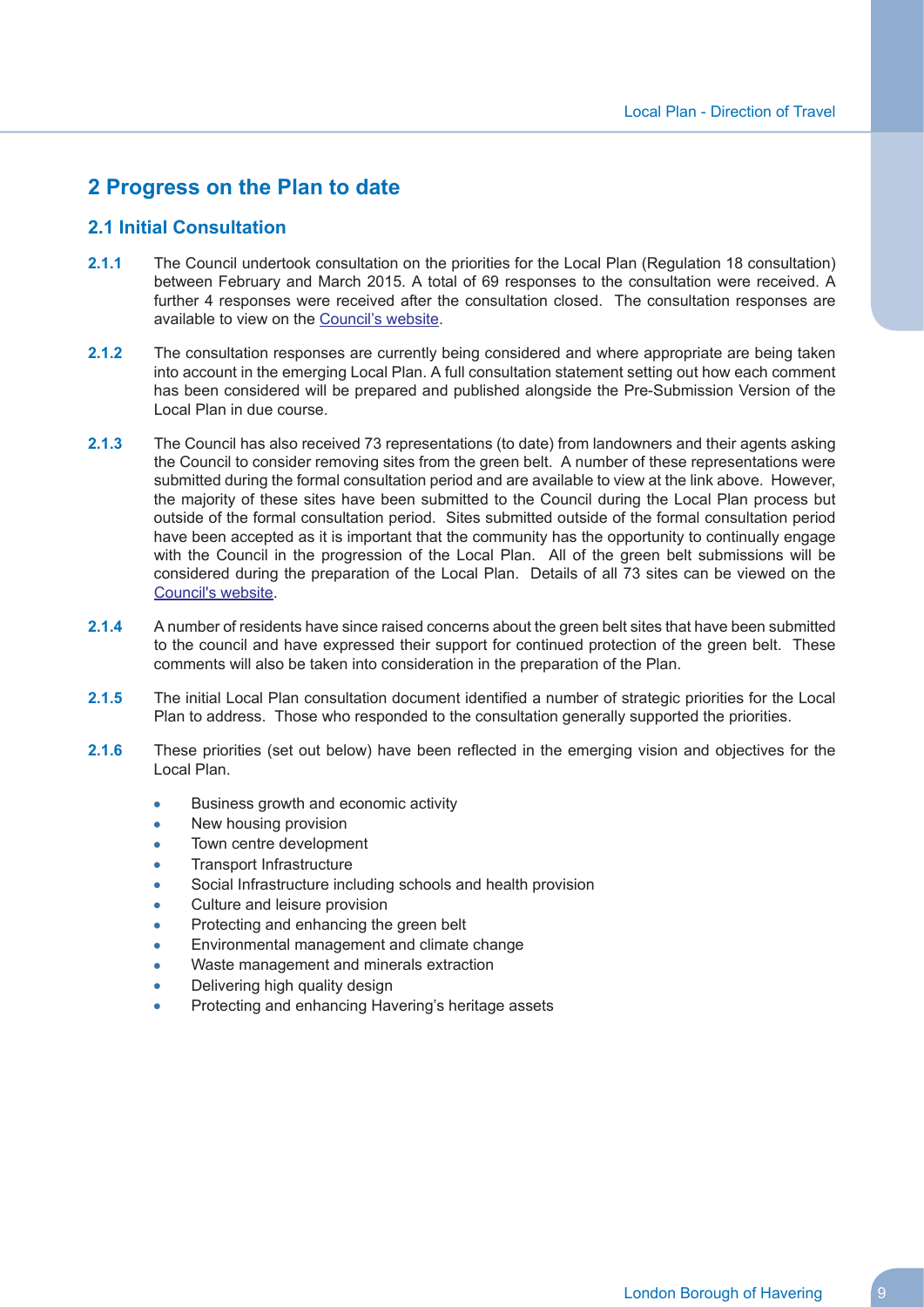#### **2.2 Evidence Base**

- **2.2.1** The Local Plan is required to be supported and justified by a credible and robust evidence base. Once completed, evidence reports are made available on the [Council's](https://www.havering.gov.uk/Pages/Services/Evidence-Base-Havering-Local-Plan.aspx) website for information.
- **2.2.2** The key pieces of evidence that have been/ are being prepared are set out below.

#### **Local Evidence**

- **2.2.3 Strategic Flood Risk Assessment (SFRA)** Havering's SFRA Level 1 was published in 2014 and provides a robust depiction of flood risk across the borough. Since the report was finalised the Environment Agency has published revised climate change projections which are required to be taken into account. An update of the 2014 SFRA is therefore currently underway and will be published in due course.
- **2.2.4 Retail and Commercial Leisure Needs Assessment** Havering's Retail and Commercial Leisure Needs Assessment was published in 2015 and builds on previous work undertaken in 2012. The study considers the current retail and leisure provision within the borough's town centres as well assessing the need for new retail and leisure floorspace over the Plan period.
- **2.2.5 Employment Land Review (ELR)** Havering's ELR was published in 2015 and builds on previous work undertaken in 2012. The study considers the current quantity, quality and viability of the borough's employment land as well as future need.
- **2.2.6 Open Space, Allotments and Sport and Recreation Needs Assessment** This piece of work is underway and will provide a comprehensive assessment of the borough's existing supply of and future need for open spaces, allotments and sports facilities (both indoor and outdoor).
- **2.2.7 Infrastructure Delivery Plan** The Infrastructure Delivery Plan is currently underway, it will identify the infrastructure needed to support the population and housing growth over the plan period. The study will cover transport, water supply, wastewater and its treatment, energy, telecommunications, utilities, waste, health, social care, education and burial space. The IDP will also form the evidence base for the Council's emerging Community Infrastructure Levy.
- **2.2.8 Gypsy and Traveller Accommodation Needs Assessment** This piece of work is underway and will provide a robust assessment of current and future need for Gypsy, Traveller and Travelling Showpersons accommodation within the Borough. It is outside of the scope of the GTAA to make recommendations or decisions about how this need should be accommodated and the study will not consider the suitability of sites.
- **2.2.9 Town Centre Audits** Surveys of all designated town centres within the borough have been undertaken. The surveys provide an up to date understanding of the uses and vacancies within each town centre. The Audit will inform decisions on any updates to the town centre designations within the Local Plan.
- **2.2.10 Wind Energy Assessment** This study seeks to identify areas within the London Borough of Havering which are potentially suitable for the development of wind turbines. This is in response to the Written Ministerial Statement (HCWS42) on the 18th June 2015 and the subsequent amendments to the Planning Practice Guidance which states that Local Planning Authorities should only grant planning permission for wind turbines if the development site is in an area identified as suitable for wind energy development in a Local Plan.
- **2.2.11 Green Belt Study** The Study is underway and will assess Havering's green belt against the purposes of green belt as set out in the National Planning Policy Framework.
- **2.2.12 Parking Standards Paper -** This topic paper is currently being prepared and will set out the evidence to inform local car parking standards within the Plan.
- **2.2.13 Transport Background Paper -** This topic paper is currently being prepared and will bring together a number of transport evidence base documents to support the Plan.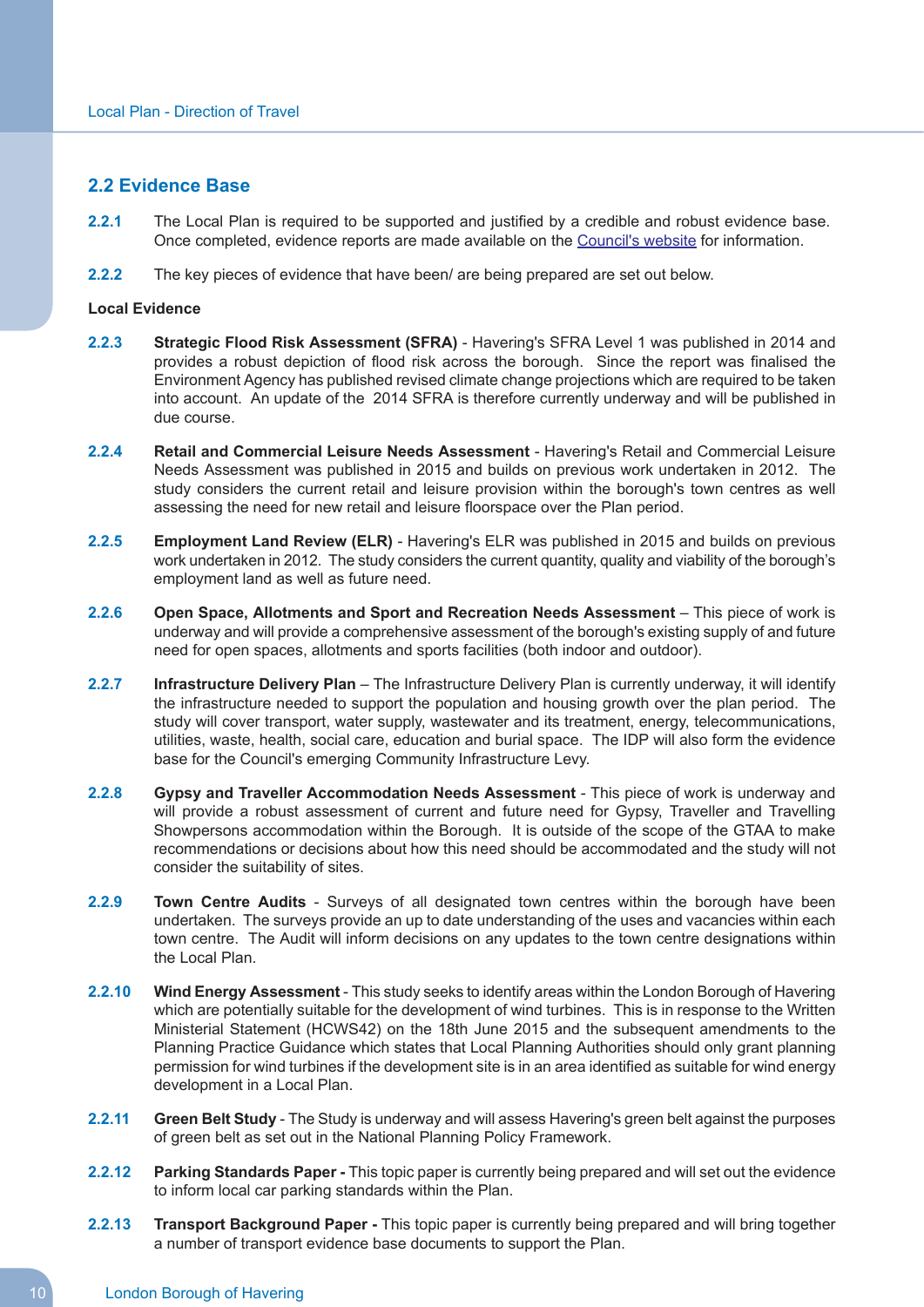**2.2.14 Viability Assessment -** This assessment will be undertaken to determine the likely impact that the policies and standards in the Local Plan will have on the viability of developments within the borough. The purpose of the viability assessment is to show (in general terms) that the cumulative impact when considering the Plan as a whole does not put the implementation of the Plan at risk.

#### **Sustainability Appraisal**

- **2.2.15** The Sustainability Appraisal (SA) is a key component of the plan making process, it is an on-going piece of evidence which is prepared alongside the Local Plan. The purpose of the SA is to ensure that the promotion of sustainable development is integrated in the plan making process. It is a key tool used to appraise the environmental, economic and social effects of plans, strategies and policies.
- **2.2.16** The first stage of the process was to prepare the Sustainability Appraisal Scoping Report which was published for consultation in February/ March 2015 alongside the initial consultation on the Local Plan. Comments received on the Scoping Report have been taken into account and a final version of the Report has been published and is available to view on the [Council's](https://www.havering.gov.uk/Pages/Services/Havering-Local-Plan.aspx) website.
- **2.2.17** The current stage involves developing and refining options for the Local Plan and assessing the effects of these options, the results will be published for consultation alongside the Pre-Submission Local Plan in due course.

#### **Sub-Regional Evidence**

 **2.2.18 Outer North East London Strategic Housing Market Assessment (SHMA)** - This study has been undertaken with the London Boroughs of Barking and Dagenham and Redbridge. It outlines the objectively assessed need for private and affordable housing within the housing market area for the outer north east London area. Prior to the publication of this study updated population and household projections were published by the GLA. Work is underway to ensure that these projections are reflected in the SHMA.

#### **Regional Evidence**

- **2.2.19** The Mayor has produced evidence at the London wide level to support the 2011 London Plan and subsequent alterations . These studies are available to view on the Greater London Authority Website.
- **2.2.20** The London-wide **Strategic Housing Land Availability Assessment** (SHLAA) is of particular importance and informed the revised housing targets for individual boroughs in the London Plan.

Please note that the information above highlights the key evidence being prepared to support the Plan, further evidence may be progressed if required and the Council will also draw on other studies where appropriate to *support the Plan.*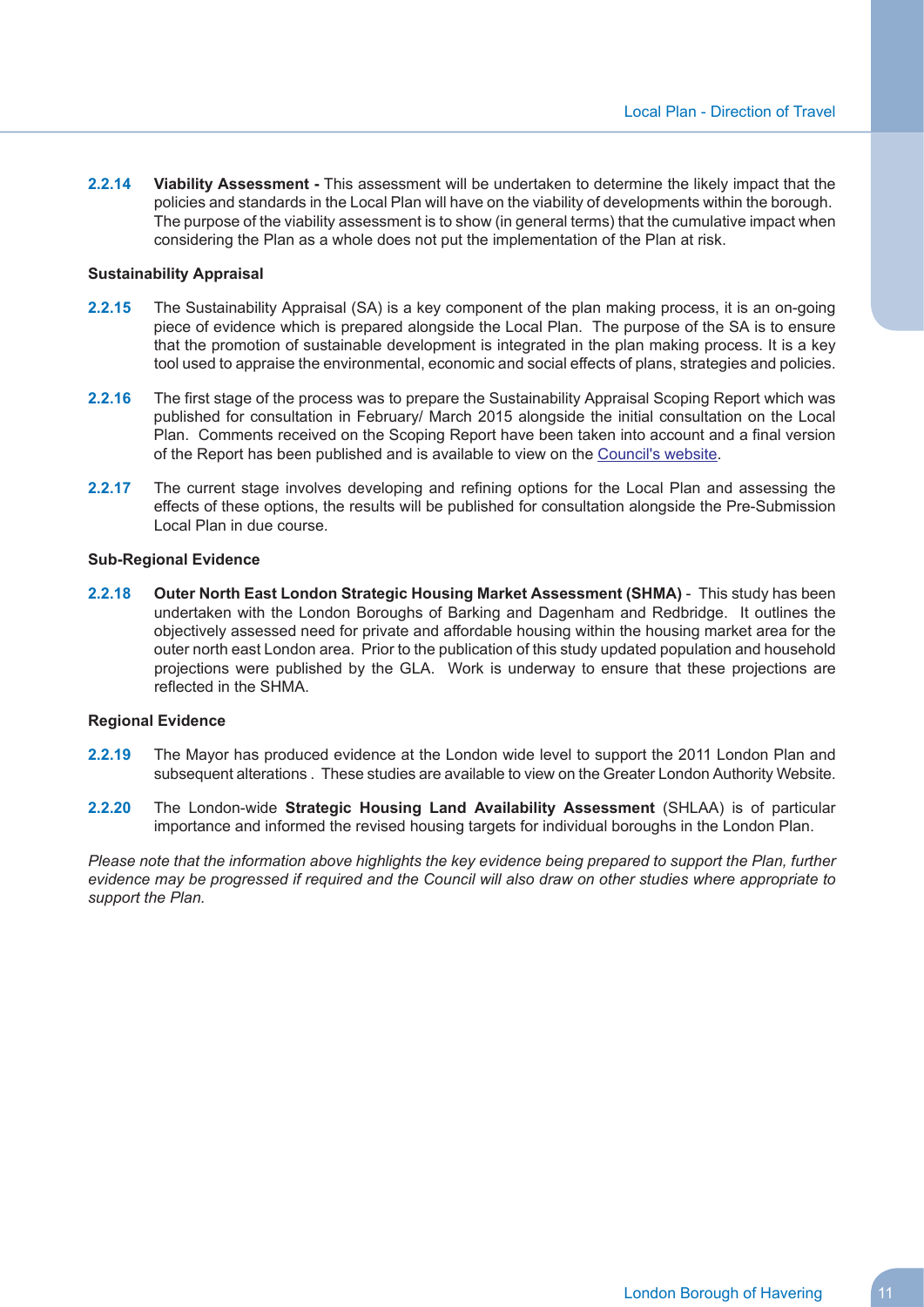#### **2.3 Duty to Co-operate**

- **2.3.1** The Havering Local Plan is being prepared in accordance with the 'Duty to Co-operate' which places a legal duty on local authorities and other public bodies to engage constructively, actively and on an on-going basis to maximise the effectiveness of Local Plan preparation on strategic cross-boundary matters.
- **2.3.2** The Council is committed to engaging and continually working with a range of organisations to ensure that the Local Plan has wide spread support. The Council tailors its approach to the Duty to Co-operate depending on the issues identified and taking into account the expectations of each organisation.
- **2.3.3** A comprehensive Duty to Co-operate Statement will be prepared to support the Pre-Submission Local Plan, however a summary of the Council's approach to the Duty to Co-operate is set out below:
	- Duty to Co-operate workshop held with eight neighbouring authorities in February 2015
	- Neighbouring authorities and public bodies invited to comment on the initial Local Plan consultation in February/March 2015
	- Joint working on the Outer North East London Strategic Housing Market Assessment (SHMA) with Barking and Dagenham and Redbridge (Newham were also part of the commissioning group but fall within a different Housing Market Area)
	- Individual meetings and follow up discussions with neighbouring authorities and public bodies to discuss cross-boundary and strategic issues affecting the Local Plan
	- Engaging with neighbouring authorities on the progression of their own Local Plans and policies by attending meetings and providing formal representations where appropriate
	- Participation in the London Aggregates Working Party
	- Supporting the Transport for London Borough Officers Sub Regional Transport Panel
	- Engagement through the Association of London Borough Planning Officers meetings
- **2.3.4** In the preparation of next stages of the Local Plan the Council is continuing to engage with public bodies and neighbouring authorities in both Essex and London, including the Mayor of London (GLA). This will inform the policy approach in the Local Plan on issues such as distribution of housing, provision of strategic infrastructure, protection of the green belt, employment needs and flood risk.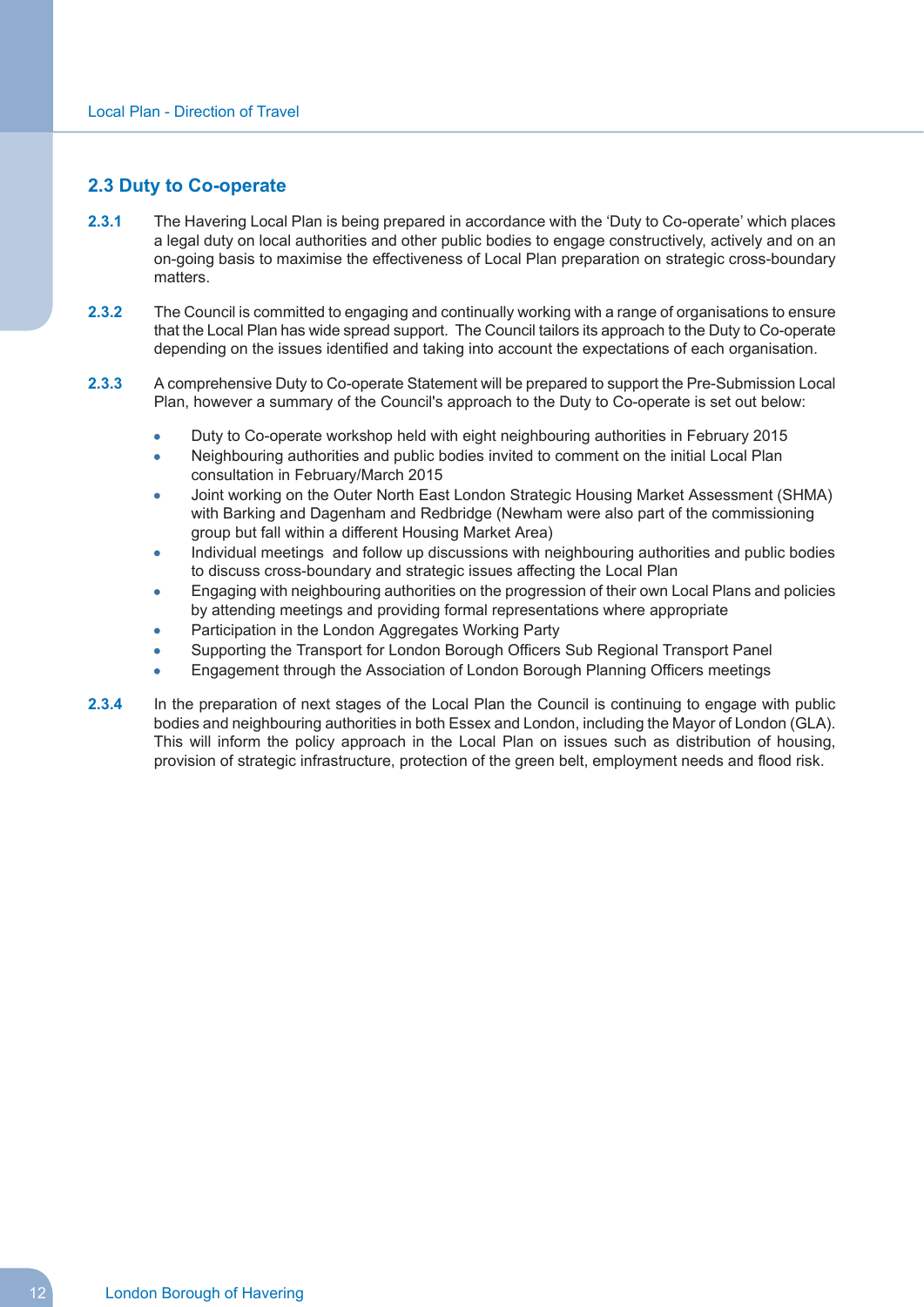## **3 Local Plan Content**

## **3.1 Spatial Portrait - Where we are now**

 **3.1.1** The emerging Spatial Portrait provides a summary of the key characteristics of Havering as it is now. It draws on a range of sources. The Spatial Portrait will continue to evolve and reflect updated data and the emerging evidence base for the Plan.

#### **Havering's Location**

- **3.1.2** Havering is an outer London borough in North East London, situated just 13 miles from the City of London. Havering is also London's third largest borough, extending to approximately 43 square miles and home to an increasingly diverse and vibrant population of more than 249,000 people.
- **3.1.3** Located on the London/Essex border, the borough is adjoined by the London boroughs of Redbridge and Barking and Dagenham to the west, Bexley to the south beyond the river Thames and by Thurrock and Brentwood to the east and Epping Forest to the north.

#### **Havering's Places**

- **3.1.4** Havering covers 11,227 hectares of which more than half is within the green belt and the remainder of the borough is predominately suburban in character.
- **3.1.5** Romford is a large and important town centre for north east London and there are smaller but significant centres at Hornchurch, Upminster, Rainham, Elm Park, Harold Hill and Collier Row. London Riverside in the south of the borough is a significant industrial and employment area.
- **3.1.6** There is a wealth of heritage in Havering with 140 statutory listed buildings, of which six are Grade I listed and 15 are Grade II\* listed, 11 Conservation Areas, additional buildings, parks and gardens of historical interest, 4 Scheduled Ancient Monuments, and whole areas of land rich in archaeology.

#### **Havering's Population and Households**

- **3.1.7** Havering has a population of 249,085, which is expected to grow to 290,739 by 2031 **(3)**. It has the oldest population in London and this is expected to continue to grow. The borough has experienced the largest net inflow of children across all London boroughs (4,606 children) from 2009-2014 and the share of younger people in the borough is also expected to increase up to 2031 **(4)**. Meeting the needs of Havering's growing and changing population including ageing population and increase in school aged children is an on-going challenge.
- **3.1.8** There are 100,660 households in Havering **(5)**. Households are mainly composed of pensioners and married couples with dependent children. 70% of the population in Havering are home owners – one of the highest proportions across London boroughs. House prices in Havering remain significantly of the highest proportions across London boroughs. House prices in Havering remain significantly<br>lower than the London average <sup>(6)</sup>, while the number of affordable dwellings in the borough has increased, representing 15% of total stock.
- **3.1.9** Havering is a largely Christian borough, (over 66%) there is high growth of other religions, with Havering having the biggest percentage increase in Sikh (106%) as a religion, and those who stated No religion (81.1%) compared to all London boroughs.

#### **Business Growth and Economic Activity**

 **3.1.10** The key employment sectors in Havering are Human Health and Social Care Work Activities, Retail, Administrative and Support Service Activities, Education and Construction. The overall employment rate in Havering is higher than the London and England averages. About 76.5% of working age

 Havering Joint Strategic Needs Assessment 2016 4

 (Land Registry 2014) 6

 (GLA round population projections, 2015 long term trends) 3

 (GLA, 2015) 5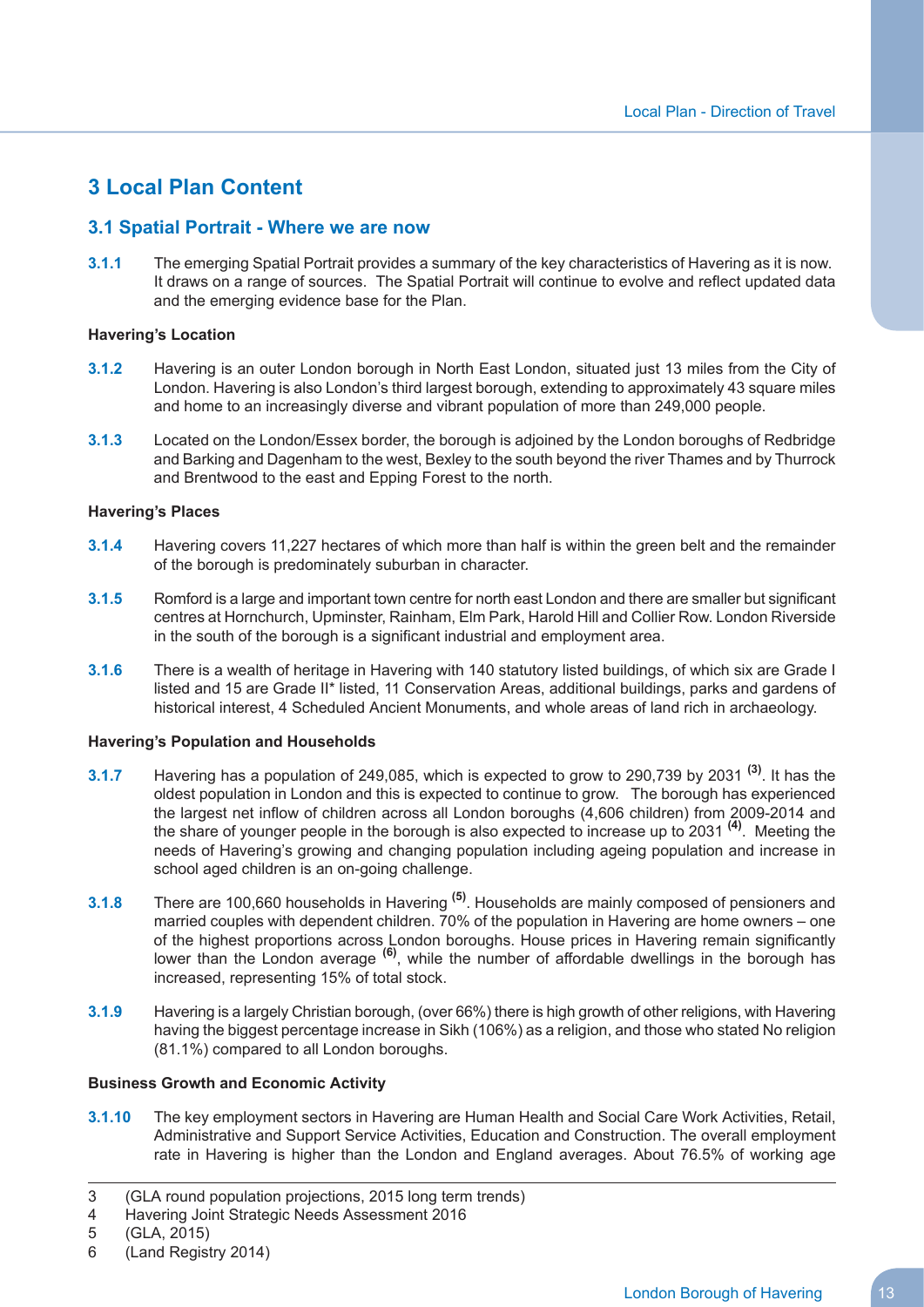residents in Havering were in employment, between Jan 2015 and December 2015, compared to 72.9% and 73.6% in London and England respectively. Conversely the proportion of working age residents in Havering claiming out-of-work benefits (7.3%) is significantly lower than England (9.0%). In 2012/13 the average household income in Havering was £36,670 compared to £39,110 in London.

 **3.1.11** Despite low deprivation scores and high employment rates, the average gross household income in Havering (£44,430), as measured in 2012/13, is low in comparison to the London average of £51,770 and slightly higher than the England average of £39,557. It is in the lowest third of all London boroughs. This reflects that 10.5% of working age people within Havering have no qualifications, which is higher than both the London and England averages. only 26% of th<u>e</u> population have degree level education in comparison to the 50% in London and 37% in England. **(7)**

#### **Town Centres**

 **3.1.12** Havering's town centres have different strengths. Romford is Havering's main centre, with a historic market, serving Essex, East London and the Thames Gateway. It is one of London's 13 Metropolitan centres, characterised by its very good accessibility and significant employment, service and leisure functions and increasingly a cultural role. Altogether there are six district centres, with Upminster and Hornchurch being the largest. Hornchurch is the centre for arts in Havering with the Queen's Theatre and Fairkytes Arts Centre. There is also a network of local centres that provide local shops and services for residents.

#### **Environment**

- **3.1.13** Havering is one of London's greenest boroughs, with half its 43 square miles designated as green belt land. As such, Havering has an extensive and varied network of open space and parks including the Thames Chase Community Forest, 93 Sites of Importance for Nature Conservation, 3 Countryside Conservation Areas and seven local nature reserves. Havering also contains several large rivers and 7 wildlife corridors that run through Havering.
- **3.1.14** Of Havering's green space offer, 11 of its parks and recreational open spaces hold the prestigious Green Flag status.
- **3.1.15** There are also a series of protected species that can be found in Havering, this list includes bats, the brown owl, great crested newts, water voles, badgers, harvest mice, the brown hare, stag beetle and other BAP species. Evidently the borough's open spaces and waterways support a wealth of wildlife and biodiversity.

#### **Climate Change**

 **3.1.16** The biggest sources of CO2 in the borough are through domestic gas and electricity consumption, followed by industry and commercial uses. However renewable energy sources in the borough are increasing. Havering has the fifth highest number of solar photovoltaic installations on buildings of all London boroughs **(8)**. There are also three large wind turbines, and energy-from-waste facilities in the borough, and there are future renewable energy projects in the pipeline.

#### **Waste and Minerals**

- **3.1.17** There are 54 public access sites with recycling facilities in the borough. In 2013/14, 33% of household waste was recycled, re-used or composted, which has been declining annually since 2011/12.
- **3.1.18** In terms of minerals, The London Plan identifies Havering as one of four areas that can make a significant contribution to the future provision of materials for building. There are currently four main players in the borough: Brett, Erith, Ingrebourne Valley and Veolia, providing a landbank of at least 1.75 million tonnes of construction materials to the capital.

 $\overline{7}$ 7 Annual Population survey

 8 (DECC, 2014)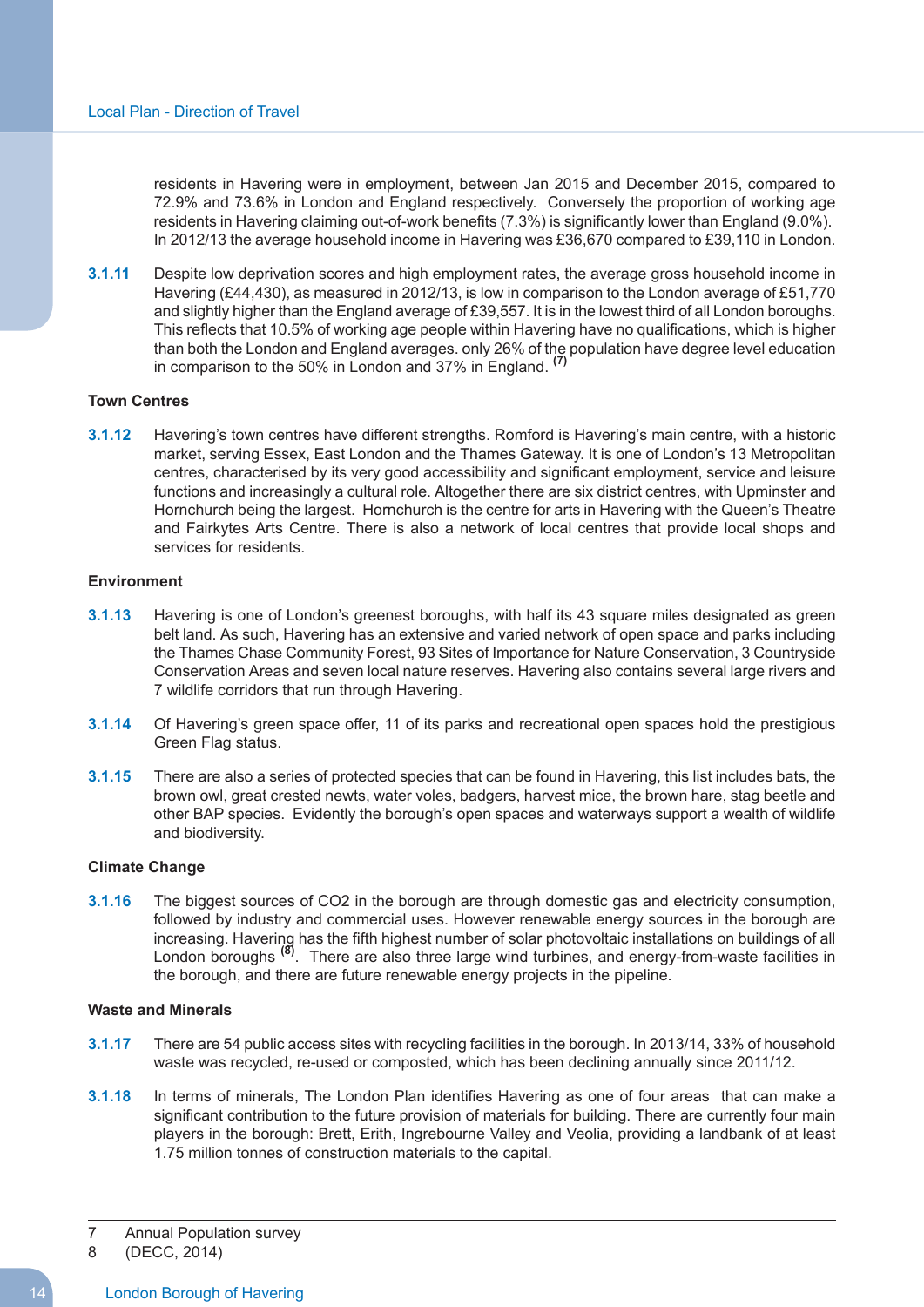#### **Transport**

- **3.1.19** The borough is well connected to London and Essex by mainline train services, TfL Rail services, London Overground services, the District Underground line and locally by buses. There are six mainline railway stations and four stations on the District line of the London Underground. However the northern areas of the borough are without rail links, and north-south connections by bus are also poor. The level of car use in the borough is the second highest in London, reflecting its location as an outer London Borough. Havering will benefit from Crossrail services at three stations, and a new rail station at Beam Park in London Riverside. The M25 leading to the Dartford Crossing runs along the eastern boundary of the borough and the A12, A127 and A13 are key strategic routes that provide vehicle access towards central London and out into Essex.
- **3.1.20** The number of cars and vans available to households in Havering was 117,634 in 2011. The 2011 census revealed that 77% of households in Havering have access to at least one car and compared to other local authorities in London, Havering has the second highest proportion of households with 2 or more cars (32.8%).

#### **Education**

 **3.1.21** Of Havering's 80 state funded schools, 59 are Primary, 18 are Secondary and 3 are Special Schools. There are also 6 Independent Schools and 4 Pupil referral units **(9)**. However there is a growing need for school places in the borough. Further education is provided in Havering through 'Havering College of Further and Higher Education', 'Havering Adult College' and 'Manor Park College', as well as a series of libraries and other centres.

#### **Health**

- **3.1.22** Havering is a relatively affluent borough but there are pockets of deprivation to the north (Gooshays and Heaton wards) and south (South Hornchurch). This has led to health inequalities existing in the borough. Life expectancy in Havering has been mostly higher than the England average and has been on the increase over the last decade. However, the more disadvantaged neighbourhoods in Havering have significantly shorter life expectancies than the Havering average. In general however, Havering's resident's health is improving- with only 5.2% in 2011 admitting to bad health, declining from 8.2% in 2001 **(10)**.
- **3.1.23** There are 52 GP practices in Havering covering a total of 256,731 patients. Havering is estimated to have one of the highest rates of serious physical disabilities among London boroughs, 18% of working age people in Havering disclosed that they have a disability or long term illness **(11)**.
- **3.1.24** Further data, information and research about the London Borough of Havering is available on the **Havering Data [Intelligence](http://www.haveringdata.net) Hub.**

 (DfE, 2013) 9

 (Census 2011) 10

 (Havering, 2016) 11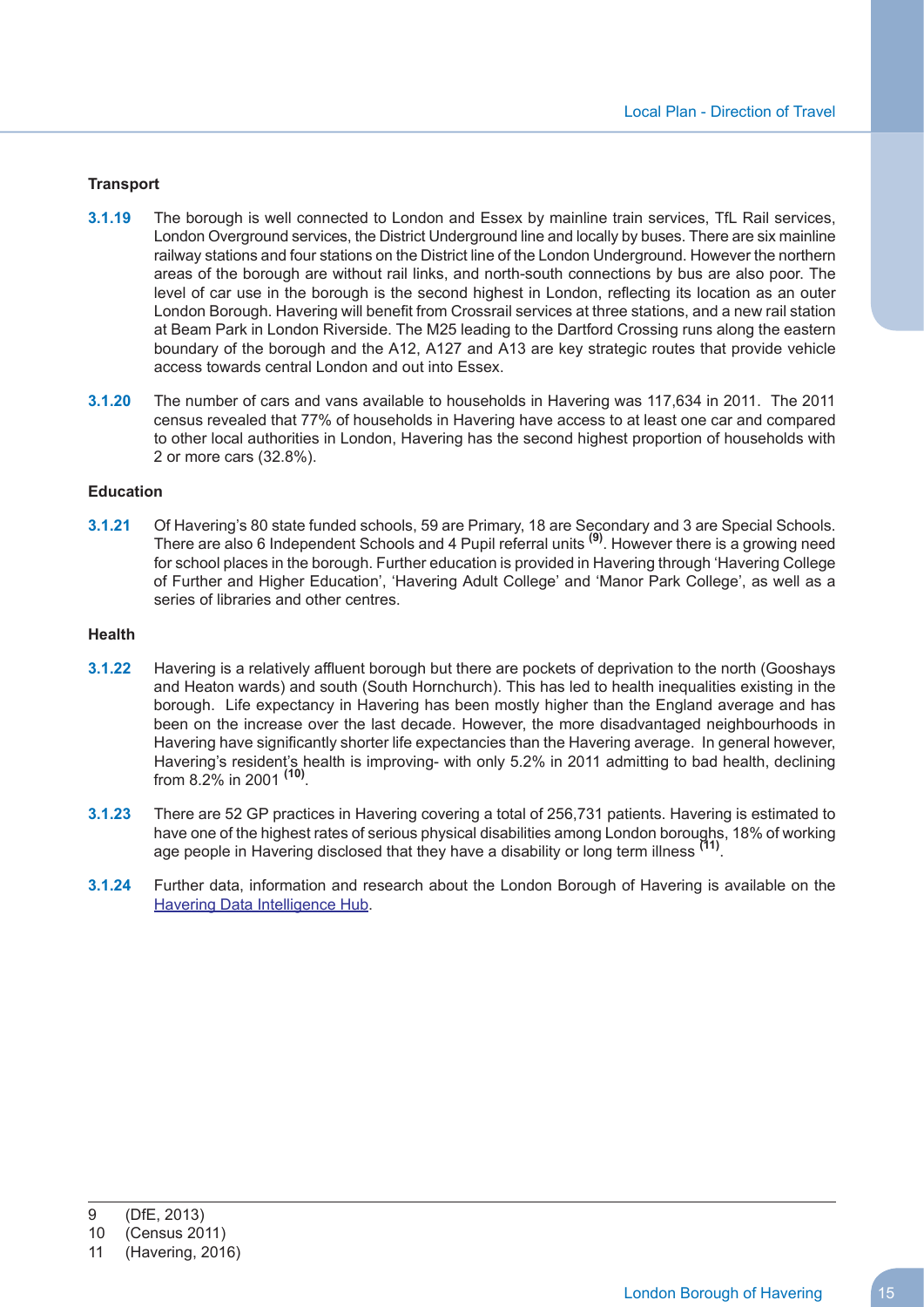## **3.2 The Emerging Local Plan Vision for Havering**

- **3.2.1** It is an exciting time for Havering, the population is increasing and becoming more diverse and the borough is an increasingly attractive part of London in which to develop and invest. Accepting and reflecting the changes that will occur in Havering an overarching vision for the Local Plan is beginning to emerge and a snapshot of what Havering will aspire to look like in 15 years time is set out below.
- **3.2.2** The Local Plan vision for Havering up to 2032 is to further enhance the borough as a safe, clean and attractive place to live, offering residents a high quality of life. Havering will be a place with integrated communities in which residents are proud to live and where they have access to range of housing options, education and employment opportunities, community and leisure and cultural facilities, open space and a reliable and effective transport system. This reflects the Council's overarching vision.
- **3.2.3** Romford will continue to grow as the Borough's main town centre and as a key residential growth area offering high quality town centre living and will be viewed as a place in which residents including families will wish to stay. Romford will benefit from the arrival of Crossrail and improved accessibility into Central London and beyond. Romford will be thriving and competing successfully with Stratford to the west and Lakeside and Bluewater to the east. It will have built upon its traditional character, with a remodelled market place and offer a wider range of retail, service and leisure facilities in a safe, attractive and high quality environment. The increased residential population in the town will support new business and employment opportunities as well as a\_wider mix of contemporary town centre uses including an enhanced and higher quality restaurant offer.
- **3.2.4** Rainham and Beam Park will be successfully transformed, a new green neighbourhood will have been delivered in a well-designed, modern residential environment that supports the wellbeing and health of the community. The new neighbourhood will have its own identity and sense of place, be structured around a new station and vibrant local centre at Beam Park, and integrate with the historic Rainham Village and surrounding residential neighbourhoods. The character of New Road will be transformed from a traffic dominated corridor into an urban street with enhanced public realm and will include a green parkway with high quality walking and cycling infrastructure. New homes will be supported by essential community infrastructure with a new primary school proposed as part of the redevelopment, as well as the establishment of new health and community facilities. The area to the south of Rainham and Beam Park will continue to be a strategically important employment area offering local employment opportunities.
- **3.2.5** Upminster and Hornchurch will continue to be thriving town centres, providing a diverse mix of uses with a high quality retail offer and convenient local services. Hornchurch will be a sub-regionally important cultural centre anchored by the Queens Theatre and Fairkytes Arts Centre in attractive settings which complement their role. Smaller centres will continue to be recognised for their importance to local communities.
- **3.2.6** The Council will have progressed its house building and estate regeneration programme, providing around 2,500 new, high quality, contemporary homes on existing Council owned housing estates.
- **3.2.7** Havering will enjoy a modern, first class, integrated system for getting people and goods around the Borough. The transport system will provide choice and options to reduce the need to travel, offer opportunities for healthier lifestyles and improve the quality of life for all sections of the community, including those who are less mobile. This will provide a competitive advantage for local businesses and will be a major attraction for people moving into the borough. New development will be focused on those parts of the borough most accessible to public transport.
- **3.2.8** By 2019 Havering will be benefiting from the completion of Crossrail and the enhanced connections and increased capacity this will provide. A new rail station at Beam Park will serve new residents and businesses in London Riverside by 2020. The Borough will also see enhanced public transport provision encompassing better north-south linkages and improved bus services.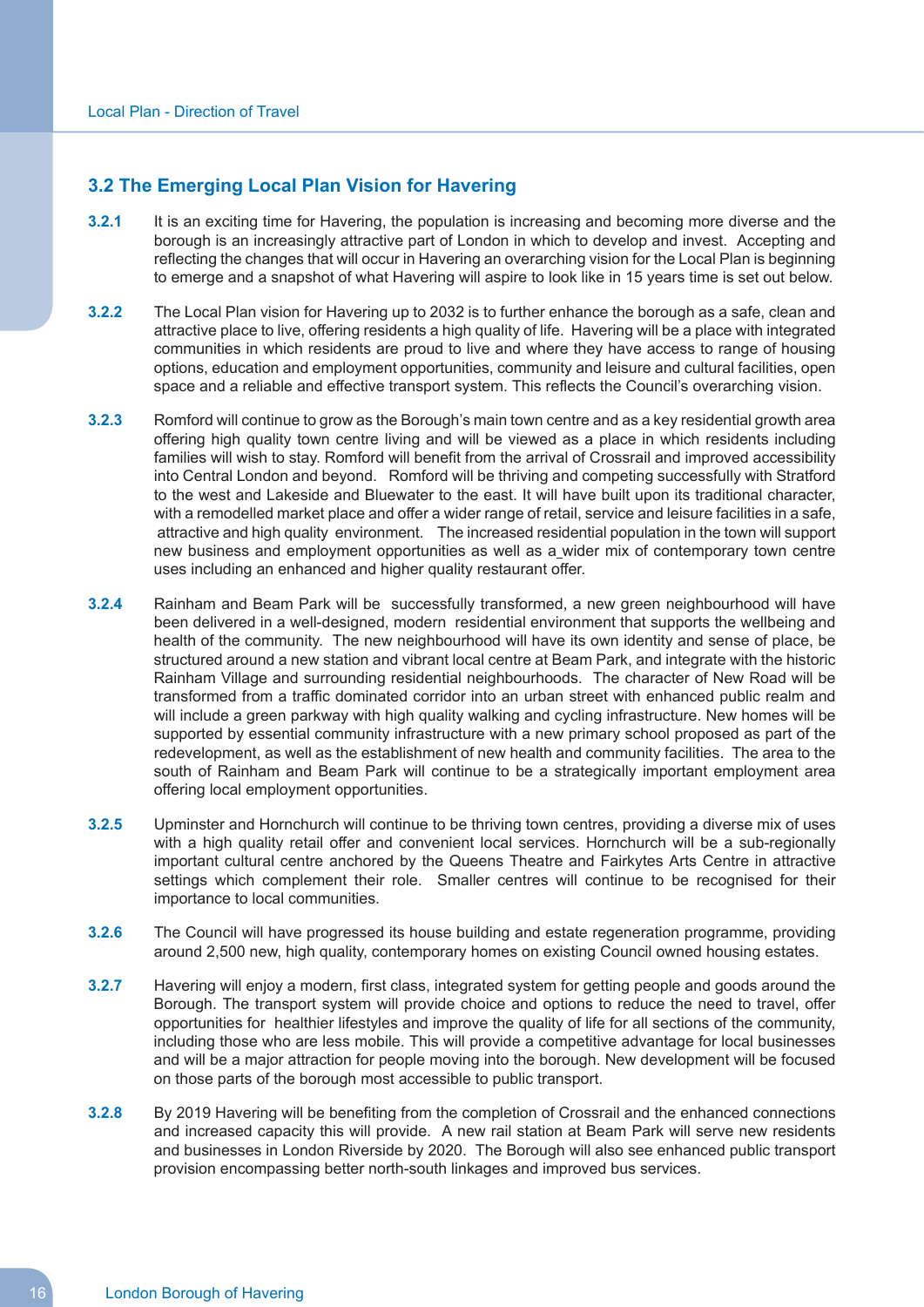- **3.2.9** Provision will be made for pedestrians and cyclists, offering a choice of transport modes for residents and visitors. The boroughs road network will also continue to be maintained and enhanced, reflecting Havering's location as an outer London Borough and the recognition that many people will continue to use the private car for travel.
- **3.2.10** Havering's residents and businesses will benefit from modern, high quality digital infrastructure enabling both economic and social connections to be made.
- **3.2.11** Havering schools and colleges will maintain and build upon their reputation for excellence. More Havering residents will have the opportunity to participate in further and higher education and lifelong learning, enabling them to improve their skills and qualifications, as well as extending their personal development at all stages of life. Additional school places on existing and new school sites will be available to meet the needs of the current and future population in Havering
- **3.2.12** Health will be a key focus for the borough building on the strengthened role and responsibility that Havering Council has for public health. The overall health of residents will have improved and people will have increased opportunities to pursue healthier and more active lifestyles.
- **3.2.13** There will be an enhanced range of appropriate care provision for the borough's growing elderly population including support for people to live healthily and safely at home whenever possible.
- **3.2.14** Havering's green and open spaces will continue to be valued and enhanced. recognising their contribution to Havering's character, the appeal of the Borough as a place to live, work and visit and the health and well-being and overall quality of life for residents.
- **3.2.15** Havering's existing green spaces will continue to offer an array of recreation and leisure opportunities and will be more attractive and usable, as well as more accessible to residents.
- **3.2.16** Development in Havering will use water and energy more efficiently and there will be less demand for natural resources. Opportunities for solar farms and wind turbines will be explored. Development will also be capable of dealing with the effects of climate change including heatwaves and flooding. Waste will be managed in the most sustainable way and utilised as a valuable resource.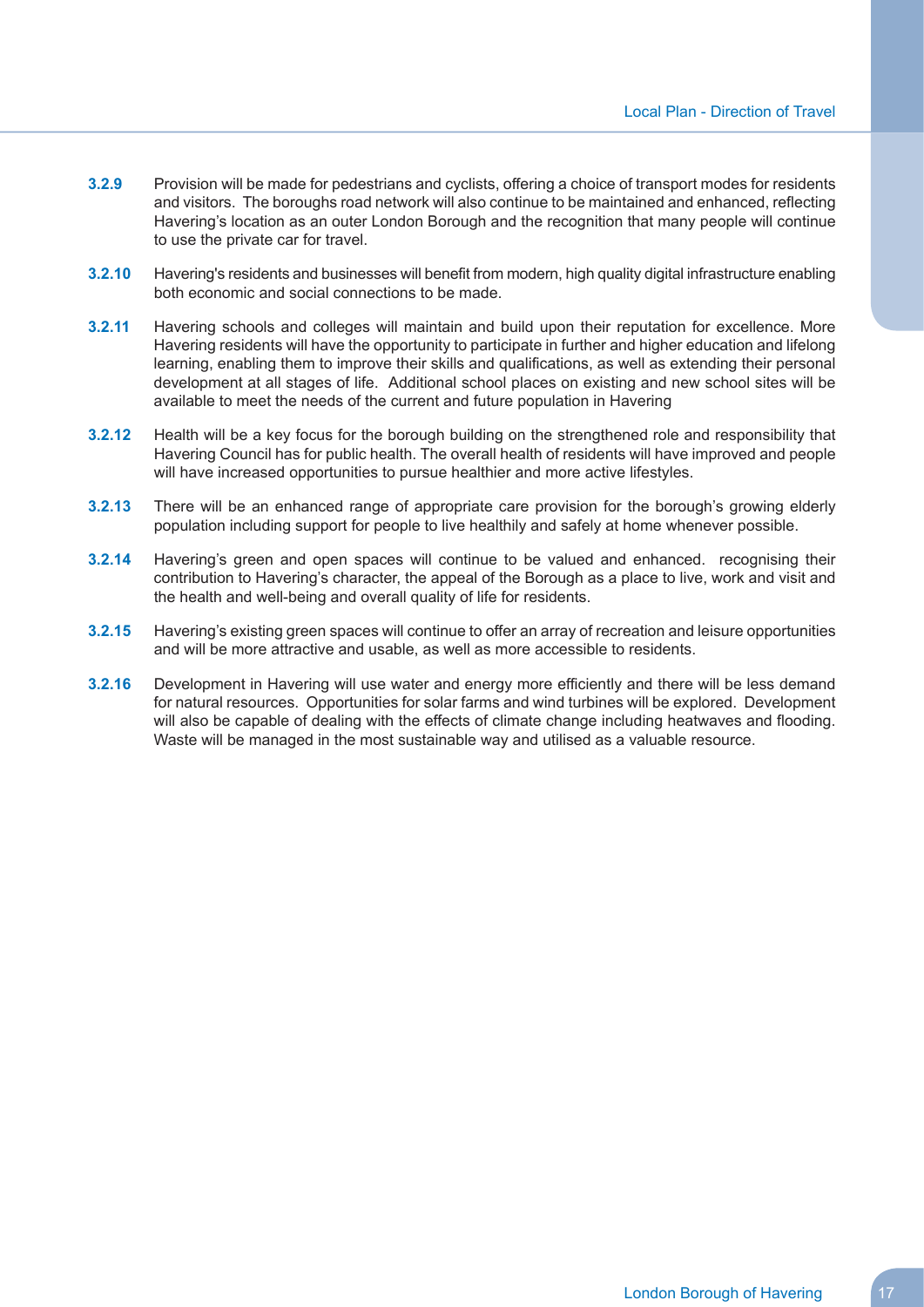## **3.3 The Emerging Strategic Objectives**

- **3.3.1** Linked to the Council's emerging new dynamic vision, the Local Plan has four overarching aims, as set out below:
	- $1<sub>1</sub>$ 1. To enable vibrant, inclusive, healthy and happy **communities**
	- $2.$ 2. To provide **opportunities** for businesses and local people to thrive
	- $3<sub>l</sub>$ 3. To create successful, high quality **places** where people choose to live, work and spend time
	- $\overline{4}$ . 4. To enhance physical and digital **connections** between places, communities and opportunities
- **3.3.2** To achieve these overarching aims, the following strategic objectives have been identified for the Local Plan:
	- i. live and settle; Create high quality, safe neighbourhoods with cohesive communities, where residents want to
	- ii. Increase the supply of high quality housing in Havering by a minimum of 1,170 dwellings per annum over the Plan period;
	- iii. Ensure an appropriate mix of dwelling sizes and tenures to meet the needs of Havering's population;
	- iv. Support the delivery of new residential communities in Romford and Rainham and Beam Park;
	- v. Improve the health and well-being of Havering's population, reduce health inequalities and increase community safety;
	- vi. borough's town centres and designated industrial areas; Support economic growth and the supply of high quality, flexible, business premises within the
	- vii. Increase the quantity and variety of employment, training and learning opportunities for local people;
	- viii. Enhance the vitality, viability of Havering's town centres and the diversity and quality of uses within them, enabling them to meet the needs of local communities;
	- ix. town centres; Protect and enhance the borough's cultural assets and support new provision in the borough's
	- $\mathsf{x}$ . enhanced to support the future development planned in Havering; Ensure that the essential physical social infrastructure is provided or existing infrastructure is
	- xi. Create, protect and enhance distinctive places, spaces and buildings that are of high architectural quality, are well designed and respect the character of the local area;
	- xii. Conserve and enhance Havering's historic environment;
	- xiii. Increase the quality and accessibility of Havering's public open spaces and maintain and enhance biodiversity and geodiversity;
	- xiv. Protect and enhance the green belt;
	- xv. Support and promote new and improved transport links*;*
	- xvi. Support sustainable transport options and make Havering a better place to cycle and walk around;
	- xvii. Promote the re-use of minerals and ensure appropriate levels of aggregate extraction, whilst minimising adverse environmental impacts;
	- xviii. Minimise the production of waste, maximise the reuse, recycling and landfill diversion of waste and ensure effective waste management facilities are provided with new developments;
	- xix. Improve and manage air quality, noise, land and light pollution throughout the borough, protecting and enhancing the levels of amenity that Havering residents currently experience;
	- **XX**  effects of, climate change; Ensure that development minimises its energy use and is designed to adapt to, and reduce the
	- xxi. Improve water quality and protect water resources; and
	- xxii. Avoid, reduce and manage all forms of flood risk, and support the use of Sustainable Drainage Systems (SuDS).
- 3.3.3 Please note that the emerging strategic objectives set out above are not listed in order of priority.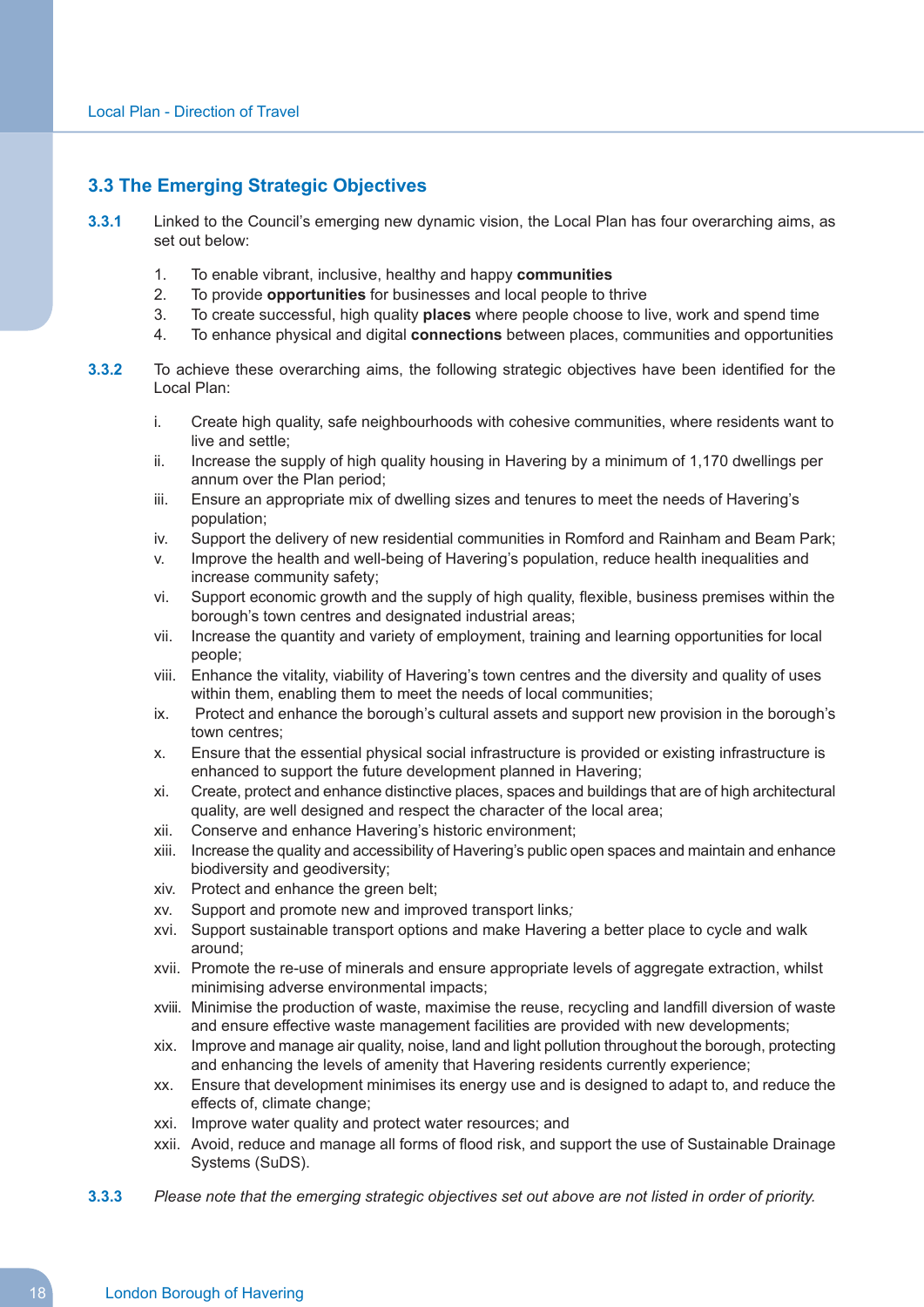## **3.4 Emerging Spatial Strategy**

- **3.4.1** The spatial strategy within the Local Plan will build on the context set by the London Plan, be based on the strategic vision and objectives and will outline the spatial framework for the future development of Havering up until 2032.
- **3.4.2** Within Havering there are two key areas that have the the capacity to accommodate a significant level of new development. These areas are Romford Town Centre and underutilised employment land at Rainham and Beam Park. Outside of these two development areas, the boroughs district centres and employment areas offer some opportunity for small scale development and enhancement. The Council is seeking to progress a programme of regeneration and renewal at a number of council owned housing estates. The strategy for the remainder of the borough will largely be focused on enhancement.
- **3.4.3** The emerging spatial strategy reflects the over-arching strategy for London as set out the in London Plan. The Local Plan will seek to deliver a minimum of 1,170 new homes per annum over the plan period.
- **3.4.4** The key features of the Local Plan emerging spatial strategy are:
	- Development largely focused on the most accessible and well connected areas of the borough;
	- New residential communities in and around Romford Town Centre;
	- A new, connected community at Rainham and Beam Park;
	- Continued focus on Romford as the borough's main town centre and a key centre for retail, leisure, community facilities and employment;
	- Regeneration and renewal of a number of existing Council owned housing estates;
	- Strengthening of and an appropriate scale of development in the borough's District Centres;
	- Maintain and enhance the green belt and the boroughs open spaces;
	- Continued protection of designated employment areas including London Riverside;
	- Enhancement of existing communities and neighbourhoods;
	- Improved connections into London;
	- Improvements to transport hotspots such as gallows corner; and
	- Improved north south transport links within the borough.

#### **Romford Town Centre**

- **3.4.5** Romford Town Centre has the capacity to deliver over 4000 new homes. The Romford Development Framework 2016 (available on the [Council's](https://www3.havering.gov.uk/Pages/Category/Regeneration.aspx) website) indicates the level of growth that could be accommodated and the development opportunities that exist and consider the density, massing and heights of future development. The framework will be used to inform the preparation of the Local Plan, alongside the range of evidence documents identified in section 2.2.
- **3.4.6** Romford is identified as a Metropolitan Centre in the London Plan. Beyond the central area of London, town centres are identified as the main focus for commercial development and intensification, including residential development.
- **3.4.7** Romford was granted Housing Zone status in 2016 by the Mayor of London. Housing Zones are a new way to speed up the number of homes being built in areas with significant development potential and are key mechanisms to support the delivery of the Local Plan.

#### **Rainham and Beam Park**

 **3.4.8** Rainham and Beam Park has the capacity to deliver over 4000 new homes. The Rainham and Beam Park Development Framework 2016 (available on the [Council's](https://www3.havering.gov.uk/Pages/Category/Regeneration.aspx) website) indicates the level of growth that could be accommodated and the development opportunities that exist. The framework, will be used to inform the preparation of the Local Plan, alongside the range of evidence documents identified in section 2.2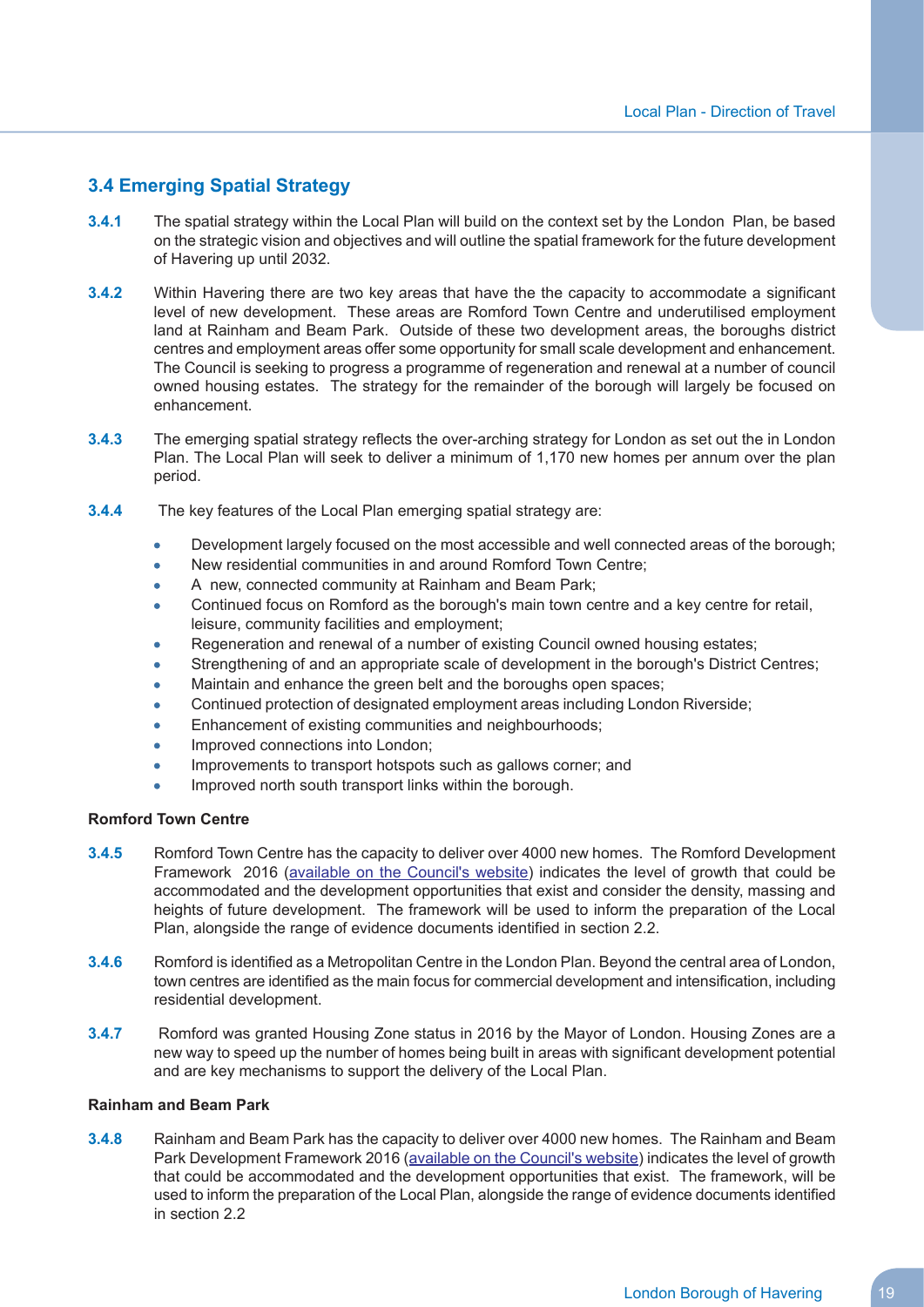- **3.4.9** London Riverside is identified in the London Plan as an Opportunity Area, this covers an area of 2,500 ha crossing both Havering and Barking and Dagenham. Opportunity Areas are the Capital's main reservoir of brownfield land with significant capacity to accommodate new housing, commercial and other development linked to existing or potential improvements to public transport accessibility. The London Riverside Opportunity Area Planning Framework (2015) identifies that the area has the capacity to provide 26,500 new homes and 16,000 new jobs. In Havering, the focus is on the intensification of industrial land in the Rainham Employment Area and the creation of new residential communities at Rainham and Beam Park, served by a new station at Beam Park and supported by essential local services.
- **3.4.10** In June 2015, following a successful bidding process, Rainham and Beam Park was identified as one of the GLA's new 'Housing Zones'. This will bring tens of millions of pounds in investment funding towards the social and physical infrastructure necessary to support new homes in the area and will help to overcome some of the challenges of delivering development within the Rainham and Beam Park area

#### **Local Authority Housing Estate Development**

 **3.4.11** Over the plan period Havering Council is planning to build around 2,500 new homes for local people. The Council is currently at the early stages of this house building and estate regeneration programme. It is anticipated that the new homes will be built on unused and derelict land and through the renewal and intensification of some existing estates. Further information can be found on the [Council's](https://www.havering.gov.uk/Pages/ServiceChild/Housing-Regeneration.aspx) website.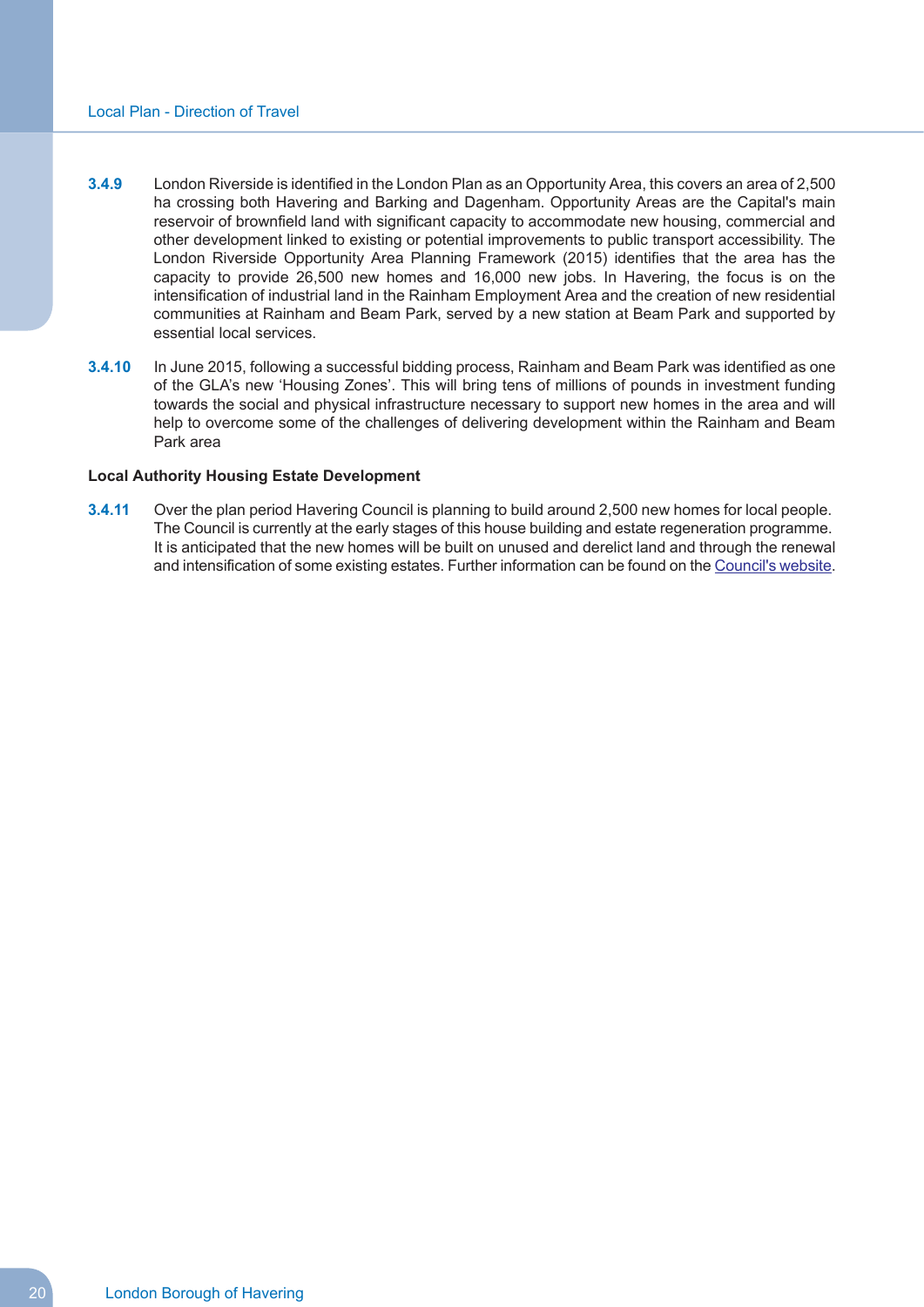## **3.5 Local Plan Policies**

- **3.5.1** The emerging Local Plan will take a positive approach that reflects the presumption in favour of sustainable development contained in the National Planning Policy Framework. This means that planning applications that accord with the policies in the Local Plan and the London Plan will be approved without delay, unless material considerations indicate otherwise.
- **3.5.2** The Local Plan is being prepared on the basis of the emerging evidence base including the Sustainability Appraisal and the responses received to the initial consultation. The policies within the plan that will deliver the spatial strategy set out in section 3.4 are still evolving however, at this stage it is envisaged that the Local Plan is likely to include policies addressing the following:

|                                                                                                               | Communities > Places > Opportunities > Connections                                                                                                                                                                                                                                                                                                                                                                                                                                                                                                                                                                                                                          |                                                                                                                                                                                                                                                                                                                                                                                                                                                                                                                                                                  |                                                                                            |
|---------------------------------------------------------------------------------------------------------------|-----------------------------------------------------------------------------------------------------------------------------------------------------------------------------------------------------------------------------------------------------------------------------------------------------------------------------------------------------------------------------------------------------------------------------------------------------------------------------------------------------------------------------------------------------------------------------------------------------------------------------------------------------------------------------|------------------------------------------------------------------------------------------------------------------------------------------------------------------------------------------------------------------------------------------------------------------------------------------------------------------------------------------------------------------------------------------------------------------------------------------------------------------------------------------------------------------------------------------------------------------|--------------------------------------------------------------------------------------------|
| Connections<br>$\boldsymbol{\Lambda}$<br>Opportunities<br>$\boldsymbol{\wedge}$<br>Places<br>٨<br>Communities | <b>Housing Supply</b><br>$\bullet$<br>Housing Mix and Density<br>$\bullet$<br><b>Affordable Housing</b><br>٠<br><b>Specialist Housing</b><br>$\bullet$<br>Houses in Multiple Occupation<br>٠<br>Residential Design and<br>Amenity<br><b>Conversions and Subdivisions</b><br>٠<br>Accommodation for Gypsies<br>$\bullet$<br>and Travellers<br><b>Health Impact Assessments</b><br>$\bullet$<br><b>High Quality Design</b><br>$\bullet$<br><b>Green Belt</b><br>$\bullet$<br>Green Infrastructure<br>$\bullet$<br><b>Biodiversity and Geodiversity</b><br>٠<br>Open Space<br>$\bullet$<br>Heritage<br>٠<br><b>Transport Connectivity</b><br>$\bullet$<br>Parking<br>$\bullet$ | Business growth and<br>employment<br>Town Centres and their uses<br>Loss of Industrial Land<br><b>Skills and Training</b><br>٠<br>Social Infrastructure<br>Education<br>Culture<br>$\bullet$<br><b>Burial Space</b><br>Flooding and Drainage<br>$\bullet$<br>Low Carbon Design and<br>$\bullet$<br>Renewable Energy<br><b>Decentralised Energy</b><br>$\bullet$<br>Pollution including air quality<br>$\bullet$<br>and contaminated land<br>Waste Management<br>$\bullet$<br><b>Mineral Reserves</b><br><b>Mineral Extraction</b><br><b>Secondary Aggregates</b> | Communities<br>v<br>Places<br>$\overline{\mathsf{v}}$<br>Opportunities<br>v<br>Connections |
|                                                                                                               | Communities > Places > Opportunities > Connections                                                                                                                                                                                                                                                                                                                                                                                                                                                                                                                                                                                                                          |                                                                                                                                                                                                                                                                                                                                                                                                                                                                                                                                                                  |                                                                                            |

 **3.5.3** As set out in paragraph 1.1.5 it is the intention that the Local Plan will not repeat policies that are included within the London Plan and National Planning Policy Framework. It should be noted that this has been reflected in the table above. Please also note that the Local Plan is still in preparation and therefore the list above is not definitive and is subject to change.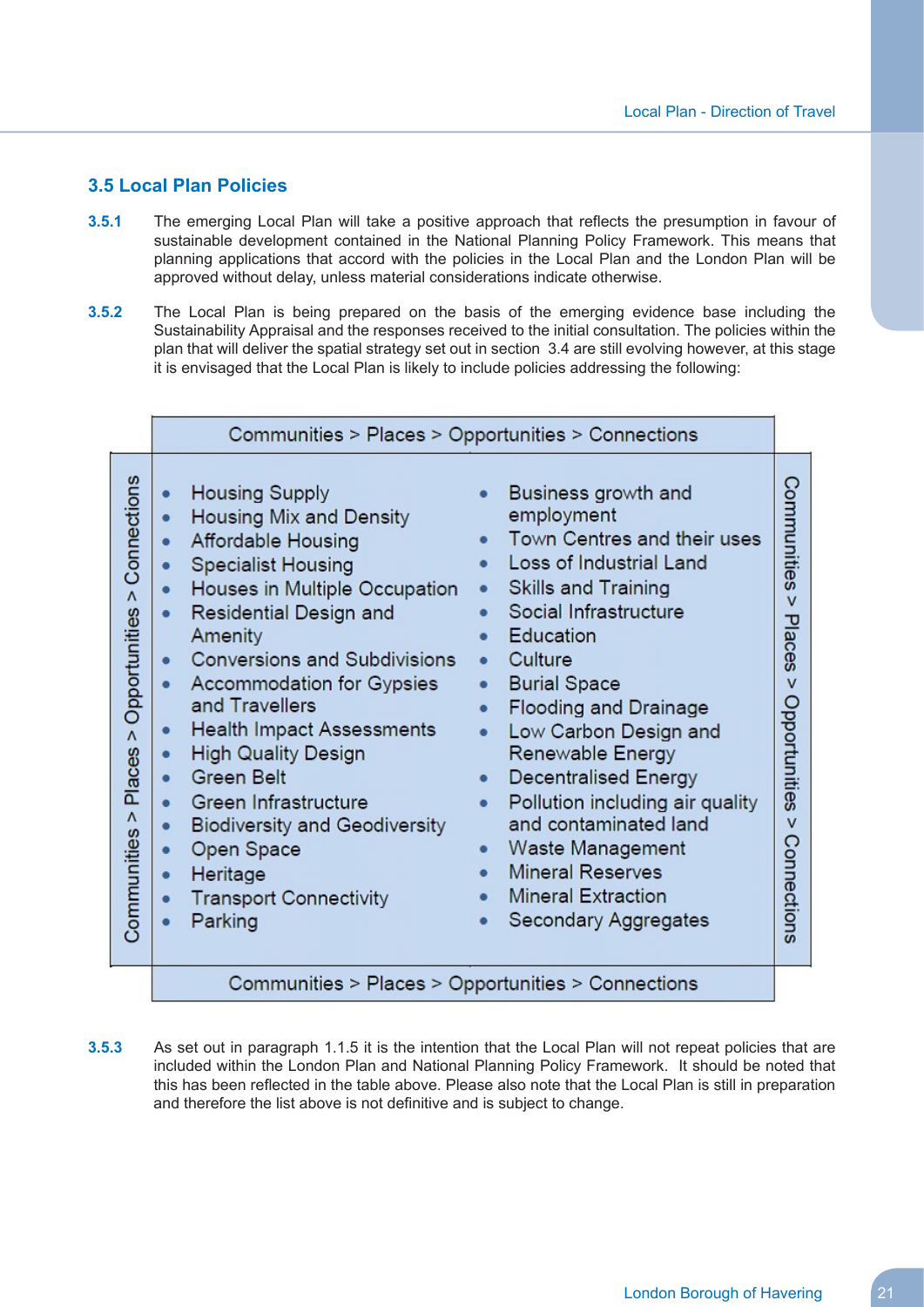## **4 Next Steps and Timetable for Delivery**

## **4.1 Taking the Local Plan forward**

- **4.1.1** Work is underway to prepare the Pre-Submission Local Plan for consultation in early 2017. The priority areas of work over the next few months are to:
	- $\bullet$ Complete the evidence base required to support the Local Plan
	- Continue to integrate the findings of the Sustainability Appraisal into the plan making process
	- Finalise the content of the plan (including the vision, objectives, strategy and policies)
	- $\bullet$  Continue to engage with neighbouring boroughs and statutory consultees and other stakeholders as the plan progresses
	- Ensure all comments received on the Local Plan are fully considered
- **4.1.2** The indicative timetable for the progression of the Local Plan is set out below:
	- Consultation (under Regulation 19) on the Pre-Submission version to commence in early 2017
	- Submission Spring 2017  $\bullet$
	- $\Delta$ Examination - Summer/Autumn 2017 (subject to the availability of the Planning Inspectorate)
	- Adoption Winter 2017/18